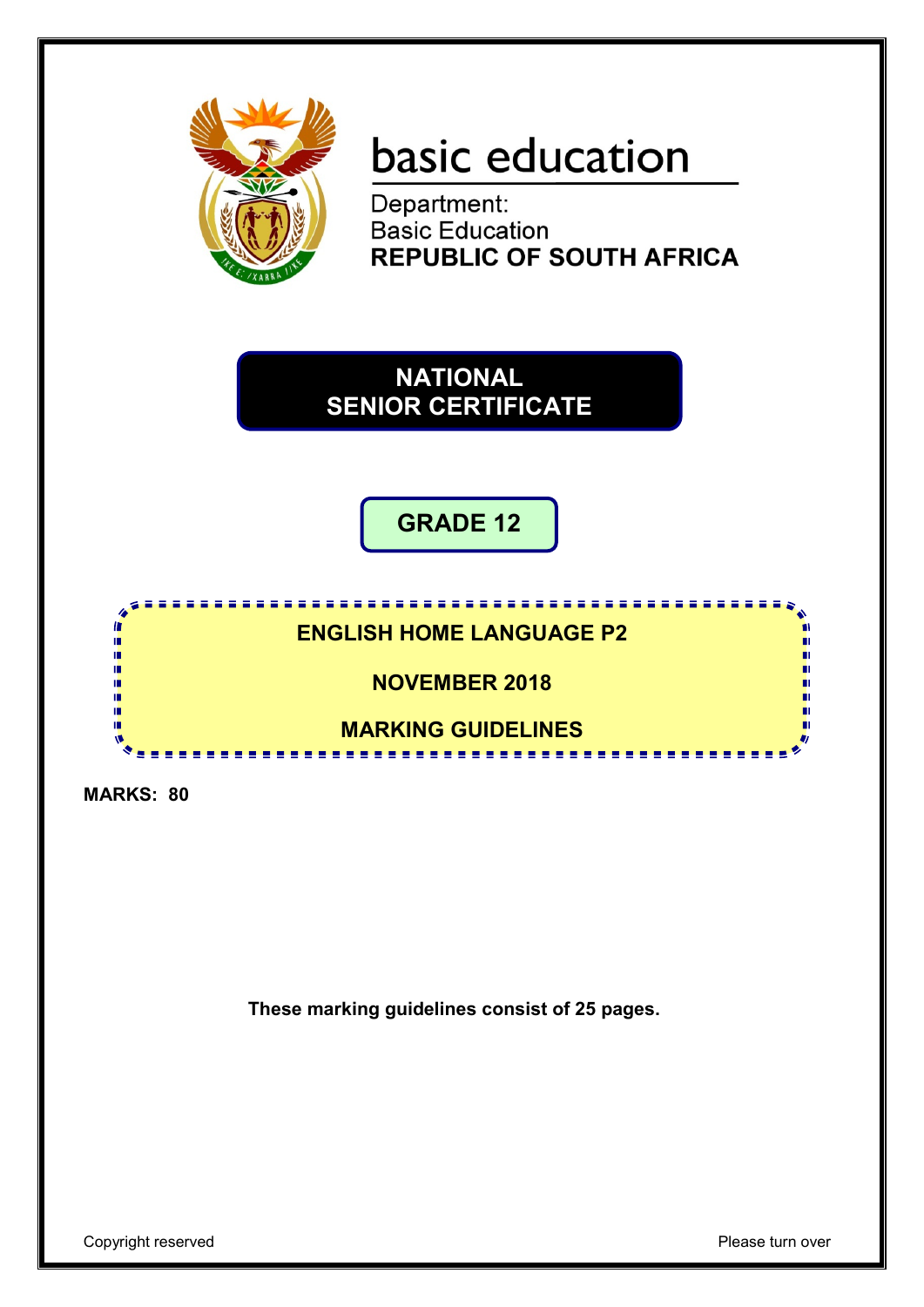#### **NOTE TO MARKERS**

- These marking guidelines are intended as a guide for markers.
- The marking guidelines will be discussed with the marking panels before marking commences at the marking centres.
- Candidates' responses must be considered on their merits.

#### **MARKING GUIDELINES**

- 1. Wherever a candidate has answered more than the required number of questions, mark only the first answer/response. (**The candidate may not answer the essay and the contextual question on the same genre.**)
- 2. If a candidate has answered all four questions in SECTION A (prescribed poems), mark only the first two.
- 3. If a candidate has answered two contextual or two essay questions in SECTIONS B and C, mark the first one and ignore the second. If a candidate has answered all four questions (novel) and/or all six questions (drama), mark only the first answer in each SECTION, provided that one contextual and one essay have been answered.
- 4. If a candidate gives two answers, the first of which is wrong and the next one correct, mark the first answer and **ignore** the next.
- 5. If answers are incorrectly numbered, mark according to the marking guidelines.
- 6. If a spelling error affects the meaning, mark incorrect. If it does not affect the meaning, mark correct.
- 7. *Essay question*

If the essay is shorter than the required word count, do not penalise, because the candidate has already penalised himself/herself. If the essay is too long, assess on merit and discuss with senior markers.

8. *Contextual questions*

If the candidate does not use inverted commas when asked to quote, **do not penalise.**

- 9. For **open-ended questions**, no marks should be awarded for YES/NO or I AGREE/DISAGREE. The reason/substantiation/motivation/justification is what should be considered.
- 10.No marks should be awarded for TRUE/FALSE or FACT/OPINION. The reason/substantiation/motivation/justification is what should be considered.
- 11.Answers to contextual questions must be assessed holistically in the light of the discussion during the standardisation of the marking guidelines.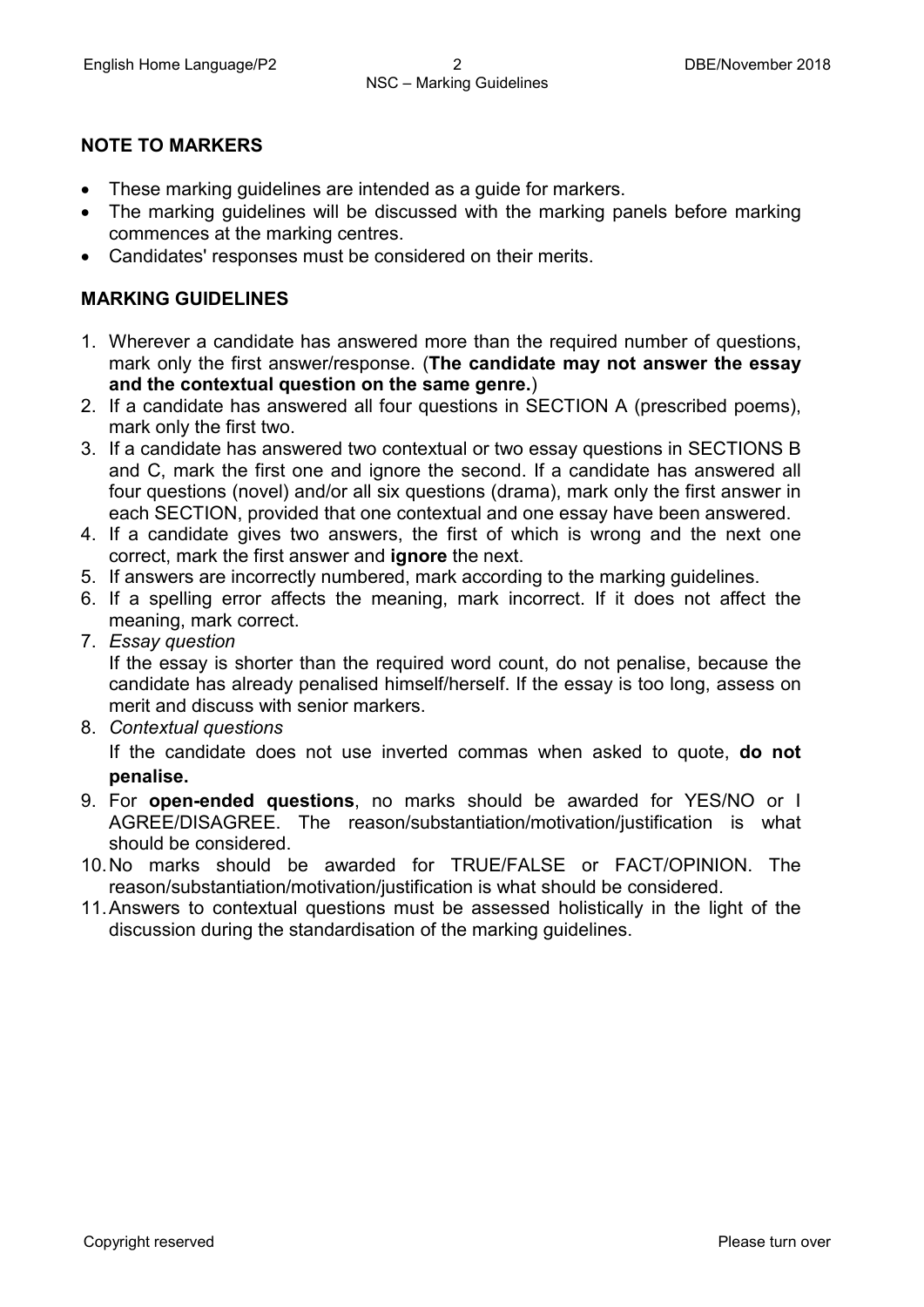#### **SECTION A: POETRY**

#### **PRESCRIBED POETRY**

#### **QUESTION 1: POETRY – ESSAY QUESTION**

#### **'FIRST DAY AFTER THE WAR' – Mazisi Kunene**

- Use the following points, among others, as a guideline to marking this question. Responses might differ, depending on the candidate's sensitivity to and understanding of the poem.
- Refer to page 24 for the rubric to assess this question.

The poem is a celebration of the end of apartheid and of new beginnings.

- The poem deals with excitement and the desire to tell people about the dawn of a new era, which suggests a fresh start and is a symbol of hope and change.
- The wedding metaphor symbolises celebration. It is the beginning of a new life and a time of peace and harmony. The reference to the 'songs' at the 'wedding party' conveys joyous celebration.
- The allusion to freedom illustrates the lifting of the restrictions and oppression of the apartheid era. This is cause for jubilation.
- 'Then without waiting we ran to the open space' conveys the people's excitement. Their joy is spontaneous, unrestrained and boundless. They erupt in celebration.
- The word, 'suddenly' suggests that the ending of oppression and subsequent unification are unexpected pleasures to be celebrated.
- The end of the war, together with the eradication of suffering, is met with great festivity and jubilation.
- Words like 'calling', 'shook', 'demanding' and 'shouted' are forceful. They convey the people's enthusiasm and determination to enjoy the occasion. They are unable to contain their joy, which is expressed in wild actions.
- The use of the onomatopoeic word, 'ululating' conveys the sound of the people's spontaneity and expression of ecstasy and elation. The word is associated with traditional forms of African celebration.
- The repetition of 'we' emphasises the coming together of people who were previously divided. This is reinforced by their holding hands – a gesture of intimacy and comfort. There is a sense of harmony, ubuntu and accord. A common humanity is celebrated.
- Because of the celebratory mood, people demand the 'first fruits of the season'. The occasion is so great that only the best will do. It is also an expression of gratitude for blessings bestowed.
- The announcement of the advent of democracy is shared with all. The spirit is so infectious that people 'came from all the lands' to join the unification.
- Even the ancestors join the celebration. They are proud and 'travelling tall'.
- The tone initially is one of disbelief that oppression has come to an end, then restrained joy, followed by ecstatic celebration, jubilance and pride. The tone might also be celebratory/enthusiastic/excited.

[A cogent 'Invalid' response is unlikely. However, treat all responses on their merits.]

[Credit valid alternative responses.] **[10]**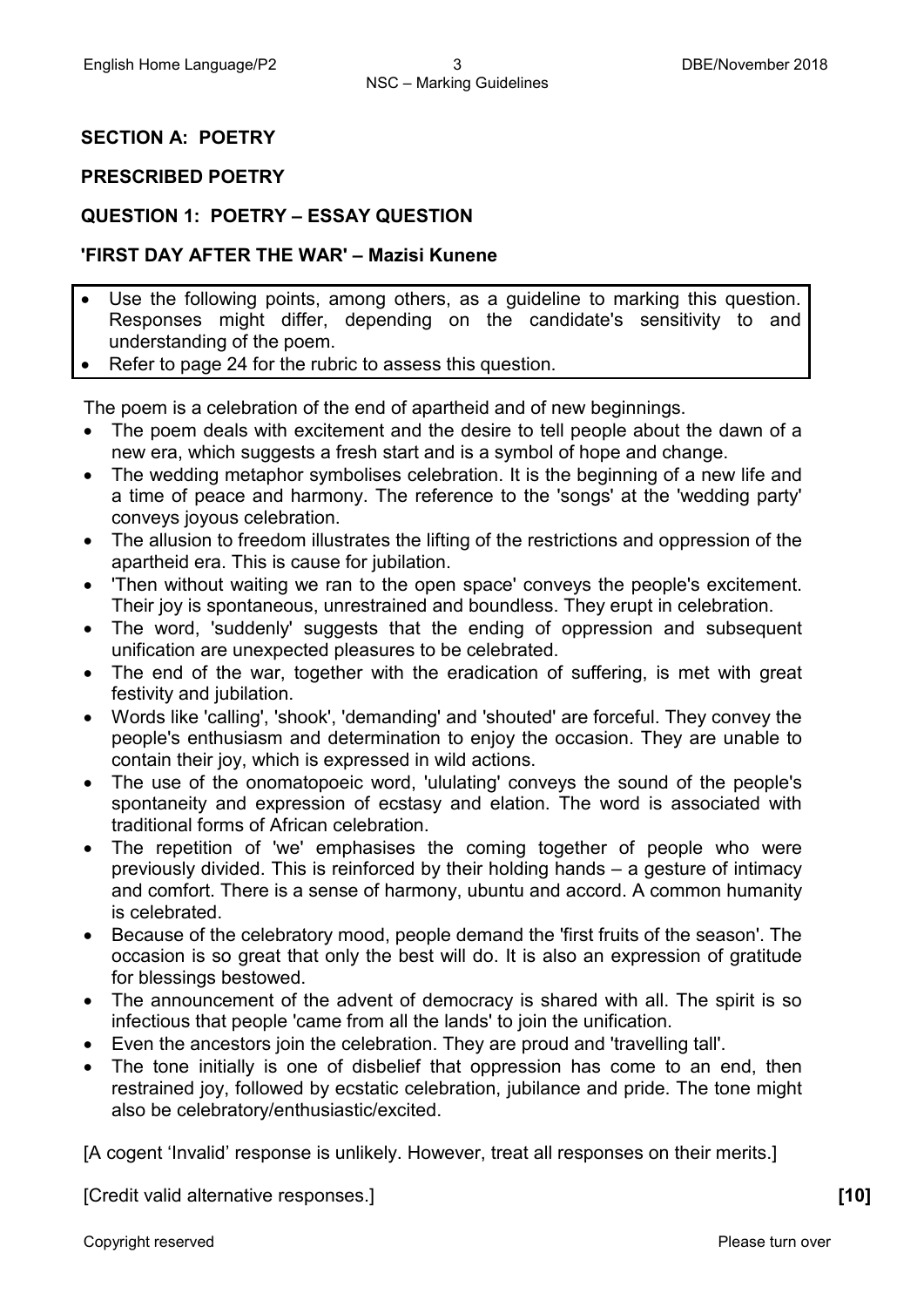#### **QUESTION 2: POETRY – CONTEXTUAL QUESTION**

#### **'REMEMBER' – Christina Rossetti**

2.1 The repetition highlights the speaker's desire to be remembered after her death as she fears being forgotten. Initially, she wants to be in her loved one's memory constantly. Later, she wants to be remembered only if it does not cause her loved one pain.

> Candidates might refer to the repetition as reflecting the imperative tone to create a forceful and urgent appeal. They might also comment on how the repetition emphasises the depth of love the speaker feels for her loved one.

[Award 2 marks for any two relevant and distinct points.] (2)

2.2 The lines suggest a close, intimate relationship where plans are made for a shared future. The lines also allude to the active role the loved one plays in the plans; this possibly suggests his significant role in the relationship. The speaker's reminder to her loved one that a time will come when he will not be able to 'counsel' or 'pray' for her suggests that he offers her guidance, support, advice and comfort.

[Award 2 marks for any two relevant and distinct points.] (2)

2.3 Darkness suggests death and the unknown. It conveys her fear of death and a sense of foreboding of the desolation/despair that her passing might bring. The word, 'corruption' refers to the dreadful physical effects of illness which may alter the body; it also refers to the decay of the body after death. The speaker is concerned that witnessing the harsh physical manifestations of the illness will leave a sad memory of what she used to be. This might lead to a distorted image of her that would bring pain to her loved one. It is for this reason that she would rather he forget her.

[Award 3 marks only if 'darkness' and 'corruption' are discussed.] (3)

2.4 A reconciliatory, consoling and comforting tone is used. The speaker is at peace with her impending death and separation from the physical world. The two contrasting ideas, 'forget and smile' and 'remember and be sad', help to reinforce the tone of acceptance. The speaker wants her lover to be happy and continue to live a fulfilled life and not be melancholic when he remembers her.

[Award 3 marks only if the tone and central idea are fully discussed.] (3)

**[10]**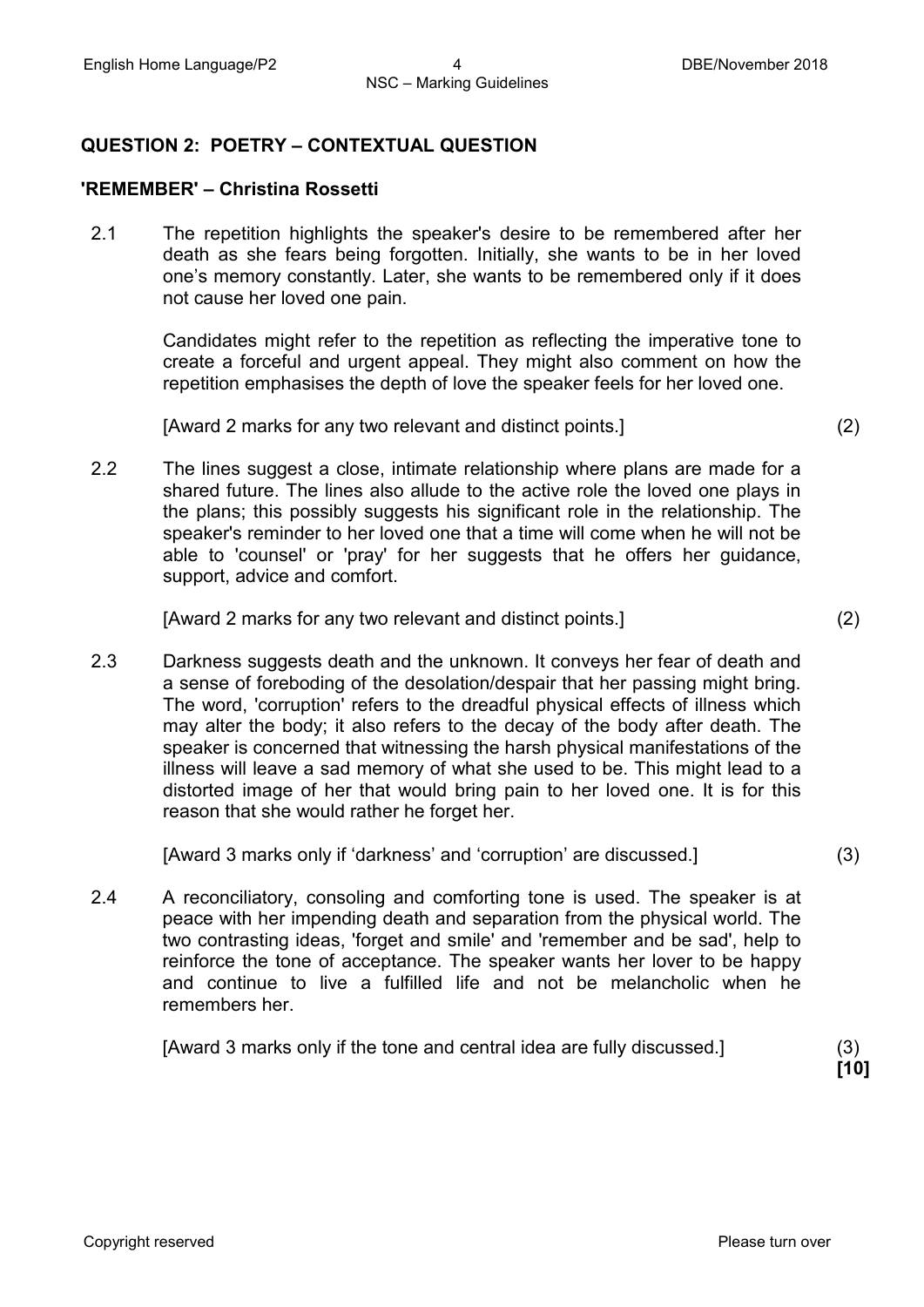#### **QUESTION 3: POETRY – CONTEXTUAL QUESTION**

#### **'somewhere i have never travelled, gladly beyond' – ee cummings**

3.1 The speaker is enthusiastic about, and open to, the new possibilities in his life. Although it is the unknown, the anticipation fills him with excitement. He welcomes the thought of the adventure and looks forward to the experience.

[Award 2 marks for any two relevant and distinct points.] (2)

3.2 By capitalising the word, the importance and power of Spring is recognised. Spring is the giver of life and transforms the winter landscape into something of beauty. Like Spring, his beloved has transformed him by bringing love into his life.

[Award 2 marks for any two relevant and distinct points.] (2)

3.3 The speaker's inability to touch something despite its nearness is contradictory. His feelings for his beloved are 'too near' to his heart/an intimate part of him and he is reluctant to expose himself as he is afraid that his love makes him vulnerable/defenceless to potential heartbreak and pain.

[Award 3 marks for any two ideas well discussed OR three ideas.] (3)

3.4 The speaker's tone is of admiration/awe/wonder/reverence. He finds it amazing that her mere presence can overwhelm his senses, thoughts and emotions. The expression in her eyes conveys the intensity of her love for him. The unusual connection the speaker makes between the senses suggests that even without words, there is communication and understanding between the lovers. The description conveys the idea of love's being inexplicable, mysterious and spiritual. There is no logic to explain why his beloved is able to exert absolute power over him yet instinctively he is willing to accede to her.

[Award 3 marks only if the tone and central idea are discussed.] (3)

**[10]**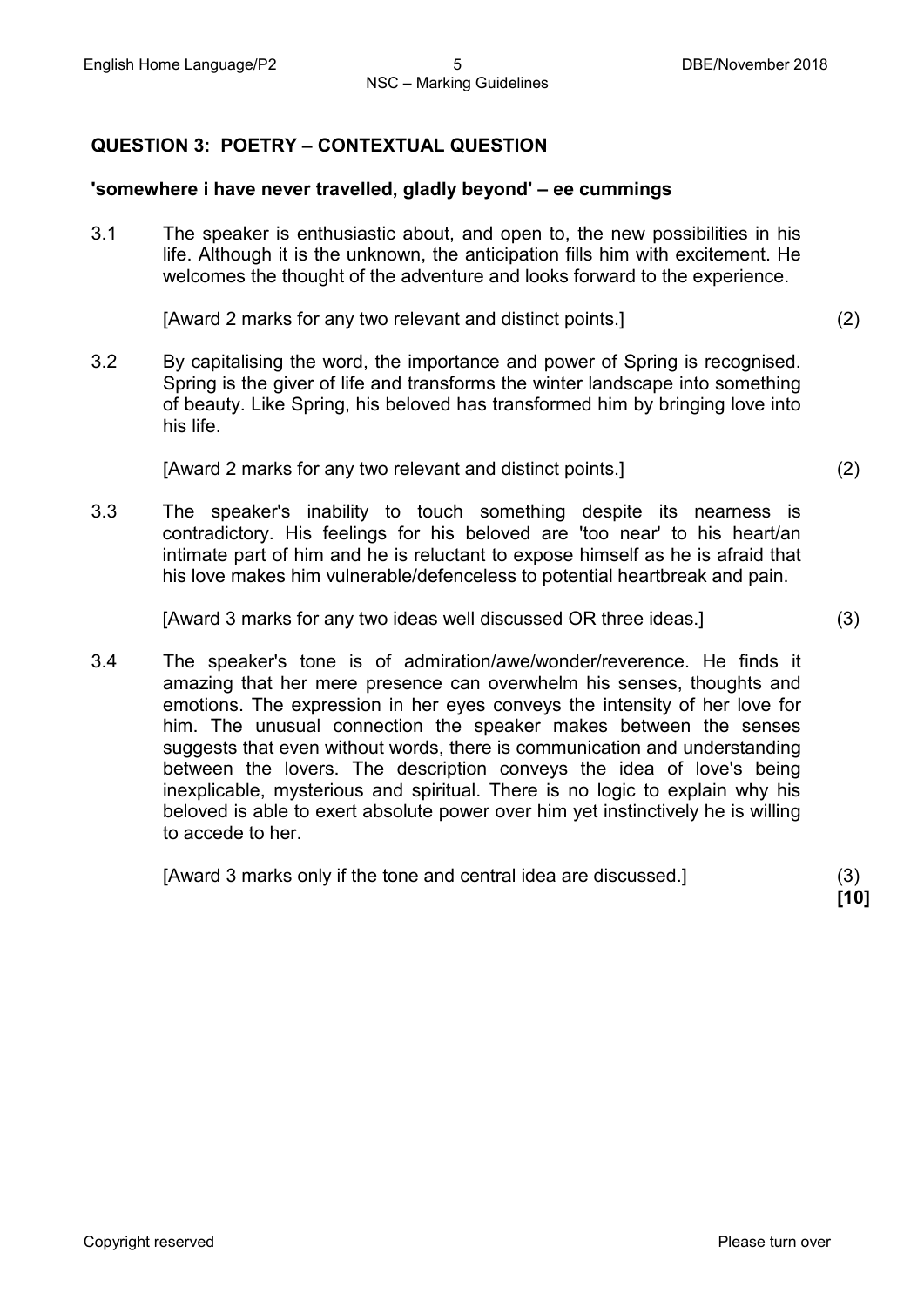#### **QUESTION 4: POETRY – CONTEXTUAL QUESTION**

#### **'AN AFRICAN ELEGY' – Ben Okri**

4.1 The rhetorical question emphasises the inexplicable nature of the people's reaction to their suffering. The mystery lies in their ability to 'sing and dream sweet things' despite their hardship. The speaker is puzzled by their magnanimous reaction.

Candidates might refer to the reaction of the people's being paradoxical as they are able to express joy despite their pain.

[Award 2 marks for any one point well discussed.] (2)

4.2 The local people's problems are a burden which they put up with without anger. They endure and tolerate their hardship without distress or annoyance. They are accepting of their suffering and are prepared to live with it. The word conveys the extent and relentlessness of their suffering.

[Award 2 marks for any two relevant and distinct points.] (2)

4.3 The music is gratifying/rewarding/pleasurable/harmonious. It is significant because it is an expression of the people's optimistic attitude to life. The air 'remembers' because people are aware of the music even after it has ended. Its impact on the surroundings resonates and the feeling of upliftment endures.

Candidates might refer to the sounds carried by the air as being a reminder of the close spiritual connection between nature and the ancestors.

[Award 3 marks for any two ideas well discussed OR three ideas.] (3)

4.4 The tone is optimistic/contemplative/meditative/thoughtful. The speaker is in awe of the magical quality of nature and life. He focuses on the promise of a better life and the need to be in harmony with our world. The speaker's tone reflects his amazement at the people's faith and endurance. The message of the poem is that Africans are eternally hopeful in spite of hardship. They are able to find positives even in difficult situations.

| [Award 3 marks only if the tone and central idea are fully discussed.] |  |
|------------------------------------------------------------------------|--|
|------------------------------------------------------------------------|--|

**[10]**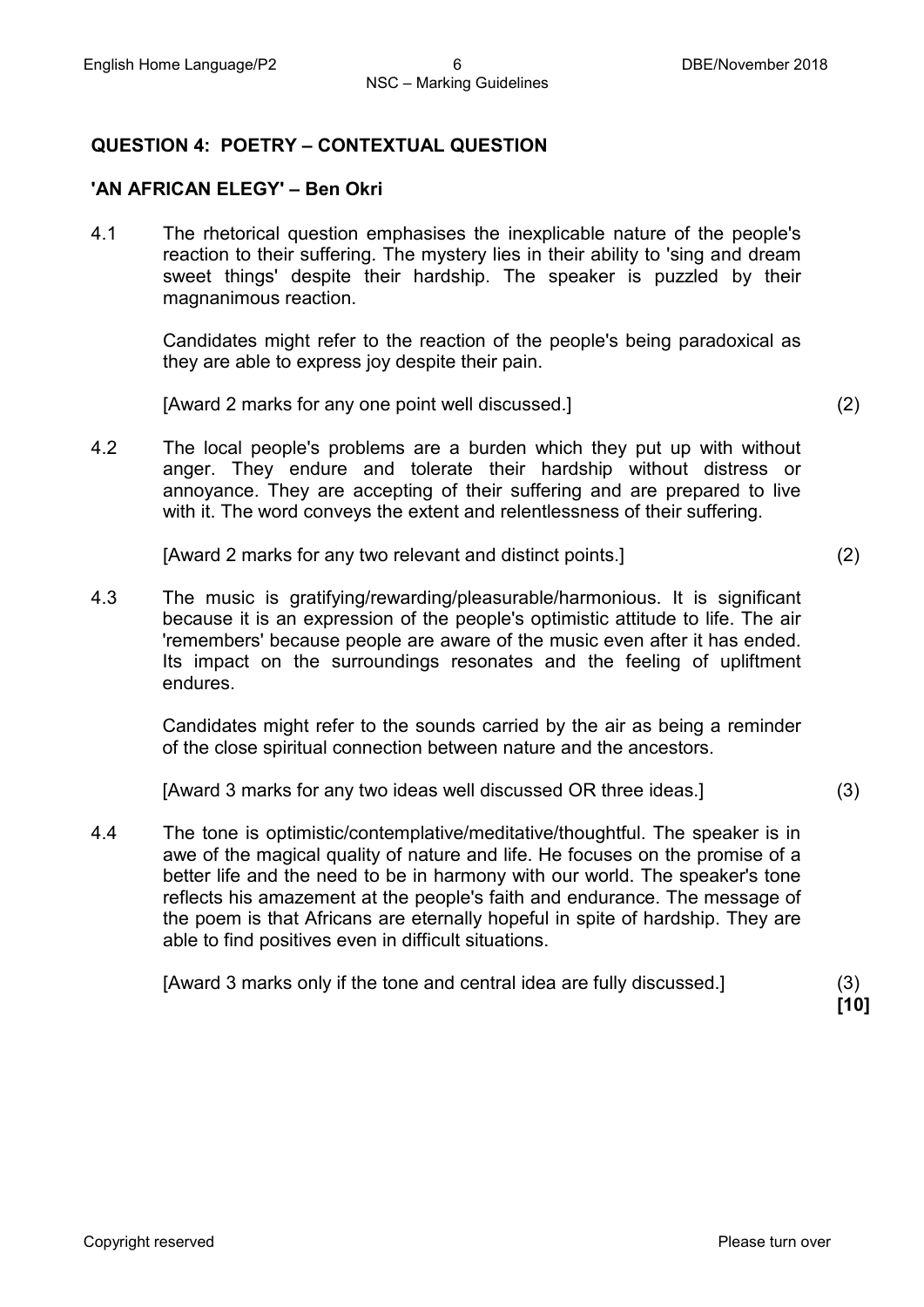#### **UNSEEN POETRY (COMPULSORY)**

#### **QUESTION 5: CONTEXTUAL QUESTION**

#### **'AUTUMN' – Douglas Ridley Beeton**

5.1 The leaves of the trees reflect the warm, golden colours of autumn. The 'khaki veld' appears drab, dull and dry. The aloes, which bloom in autumn, stand in bright contrast to the plainness of the landscape.

[Award 2 marks for any two relevant and distinct points.] (2)

5.2 'Hums' is a soft-sounding word which suggests the mellow and relaxed mood of the time of day when the busyness has calmed down. There is a feeling of calmness and laziness. The drawn-out sounds of 'long' and 'noon' convey a mood of tranquillity and peacefulness. 'Dream' suggests that it is a time of reflection and nostalgia.

[Award 2 marks for any two relevant and distinct points.] (2)

5.3 The image of the night air 'stabbing' is effective because it suggests that the speaker is suddenly aware of the coldness of the night which is sharp and acute. The change in temperature is so intense and severe that it is piercing and painful.

> Candidates might refer to the effectiveness of the cold air as having pricked the speaker's conscience and having alerted him to his judgemental attitude toward his father.

[Award 3 marks for any two ideas well discussed OR three ideas.] (3)

5.4 Initially, the speaker is dismissive of his father's outlook and feels his father is old-fashioned and that his opinions are out-dated and irrelevant. The speaker's attitude is that his father is narrow-minded and not prepared to think about the future or consider his son's views. He believes his father is stubborn and uncompromising; the father's repetition of 'wrong' suggests his stubbornness.

> However, the speaker is reminded of the changes that nature undergoes and his new-found awareness of the majesty and vigour of nature modifies his attitude toward his father. He is prepared to be more accepting and accommodating of his father's opinions.

[Award 3 marks only if the change in the speaker's attitude is discussed.] (3)

**[10]**

#### **TOTAL SECTION A: 30**

Copyright reserved **Please turn over the Copyright reserved** Please turn over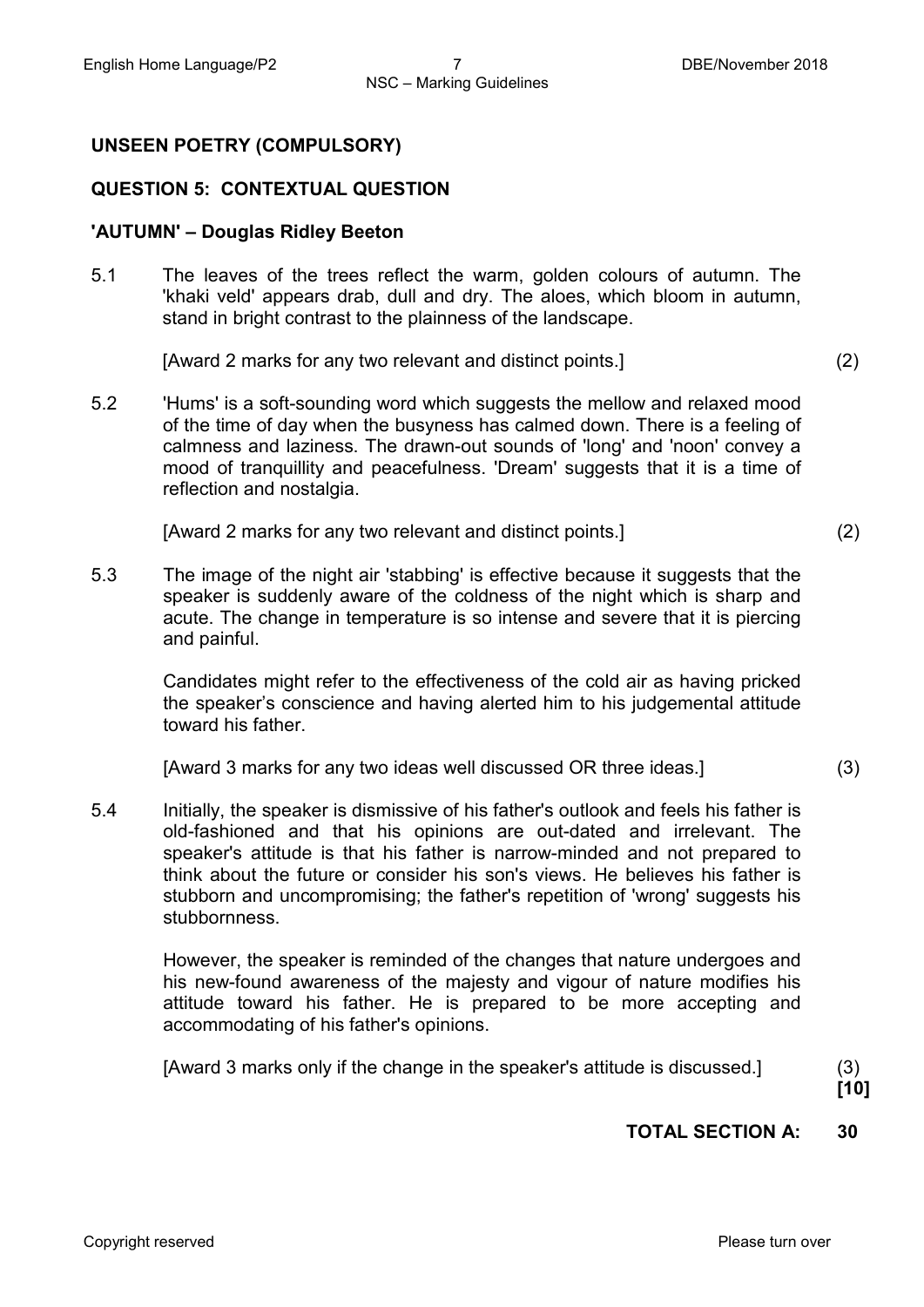#### **SECTION B: NOVEL**

#### *THE PICTURE OF DORIAN GRAY* **– Oscar Wilde**

#### **QUESTION 6:** *THE PICTURE OF DORIAN GRAY* **– ESSAY QUESTION**

- Below is the basis for answering this essay. Use the following as a guideline only. However, also allow for answers that are different, original and show evidence of critical thought and interpretation.
- A range of examples should be used by the candidates to support their arguments. • Refer to page 25 for the rubric to assess this question.
- Dorian Gray's introduction via his portrait establishes the importance of art in Dorian's world. His referral to the portrait as being 'part of [himself]' suggests he is unable to separate himself from the image in the portrait.
- According to Basil, Dorian inspires him to find wonder in reality and the art he produces while Dorian is his muse is better as a result.
- By creating Dorian's image in the portrait, Basil feels that he has captured Dorian's spirit. He also worries that his feelings for Dorian have been exposed. Later, when Dorian leaves with Lord Henry, Basil says he prefers to stay with the 'real Dorian'. This indicates Basil's failure to discriminate between illusion and reality.
- When Basil wants to destroy the portrait, Dorian says it would be tantamount to 'murder'. This personification is an indication of how real the portrait is to Dorian.
- There is an element of unreality in Dorian's constant search for new experiences to escape the ordinariness of his life. He avoids dealing with the reality of his sinful behaviour because the portrait bears the consequences on his behalf. He is not held accountable for any of the dubious acts he commits.
- Lord Henry believes that art is superior to life and he encourages Dorian to live his life as if it is art. He states that 'being natural is simply a pose', implying that reality is a sham. He also suggests that being detached from reality and being a 'spectator of one's own life' protects one from experiencing hardship and misery.
- Dorian's commitment to these ideas is reflected in his use of the yellow book as a template for his own life. His imitation of the life led by its protagonist is an indication of how his concept of reality is blurred.
- Sibyl Vane's artistry allows Dorian to escape reality. His love for her is an illusion based on the characters she plays rather than who she really is. Her poor performance deprives him of this illusion. Lord Henry encourages Dorian to see Sibyl's death in artistic terms which allows Dorian to detach himself from reality.
- In contrast, Sibyl's love for Dorian makes her aware that art is only a reflection of life. She rejects her art in order to experience the reality of love. Sibyl's limited experience of life outside the theatre and her referring to Dorian as Prince Charming indicates her inability to distinguish between romantic notions of love and reality. This leads to her suicide after she is discarded by Dorian.
- When Dorian can no longer deny the reality of the ugliness of his soul, he destroys the portrait and finally reveals the truth of his debauchery.
- Candidates might refer to Basil, Alan Campbell, James Vane and Mrs Vane as well as those whose lives have been ruined as a consequence of their association with Dorian.
- Credit references to the general attitude displayed by the wealthy members of society that exposing the poor to art can alleviate their suffering. The consequence of this callous attitude is the resentment the poor have for the wealthy.

[Accept valid alternative responses.] **[25]**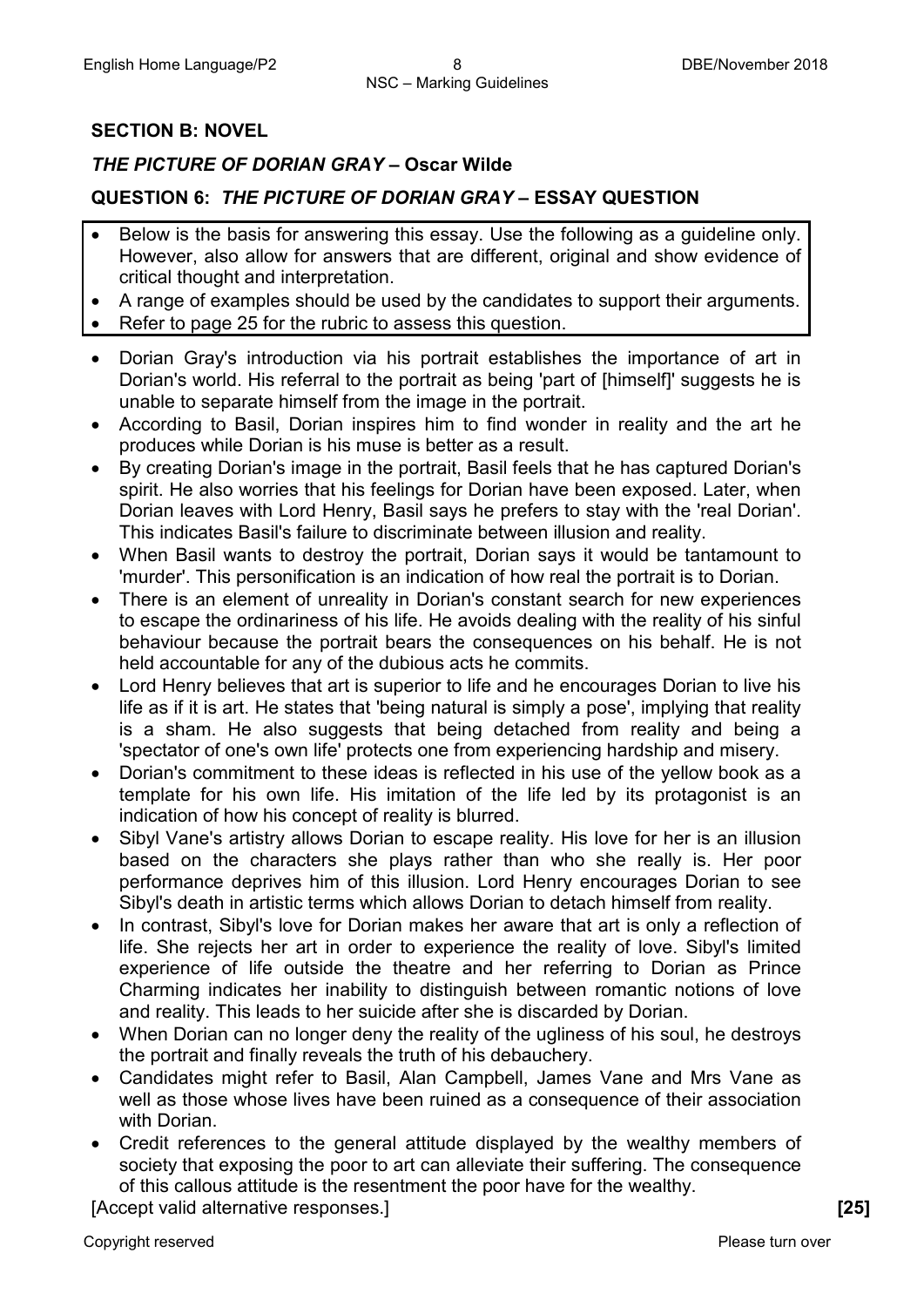#### **QUESTION 7:** *THE PICTURE OF DORIAN GRAY* **– CONTEXTUAL QUESTION**

7.1 Basil has come to say goodbye to Dorian before leaving for Paris. Although he finds it difficult to believe the rumours, he has confronted Dorian about his debauched lifestyle. In response, Dorian takes Basil up to the room in which he has been hiding the portrait to show Basil his 'soul'. On viewing the altered portrait, Basil is horrified at the realisation that Dorian is as wicked as people have said he is.

[Award 3 marks for any two ideas well discussed OR three ideas.] (3)

7.2 Basil is referring to Dorian's vain desire to remain forever young and goodlooking while his portrait reflects the signs of his aging. Basil is suggesting that it is Dorian's pride that has caused his despair. At the same time, Basil reminds Dorian that the circumstances he finds himself in are of his own making.

[Award 3 marks for any two ideas well discussed OR three ideas.] (3)

7.3 Basil suggests that having self-restraint is a more appropriate response to life, as yielding to temptation will have dire consequences. Lord Henry, on the other hand, believes that one should yield to temptation and not deny oneself anything one might desire, regardless of the moral implications. Basil has a strong sense of morality while Lord Henry has very little regard for it. Basil's urging Dorian to pray shows his caring nature and concern for the state of Dorian's soul. This contrasts with Lord Henry's lack of concern for the moral well-being of others.

[Award 3 marks only if the differences between both characters are discussed.] (3)

7.4 Dorian feels that his actions have become so depraved and his soul so tarnished that there is no possibility of absolution or redemption. As a result of it being 'too late for him' to change, Dorian rationalises that he might as well continue on this path of evil. Even when he does consider reforming, Dorian sees no change in his portrait and therefore feels that any attempt to change his lifestyle is futile. Dorian's assertion might be seen as correct as he is not prepared to give up his decadent lifestyle since the thrill of leading a double life intrigues him.

However, the fact that Dorian experiences moments of remorse and regret for the evil he has committed does indicate his potential for redemption and for him to change his life for the better.

[Accept valid alternative responses.]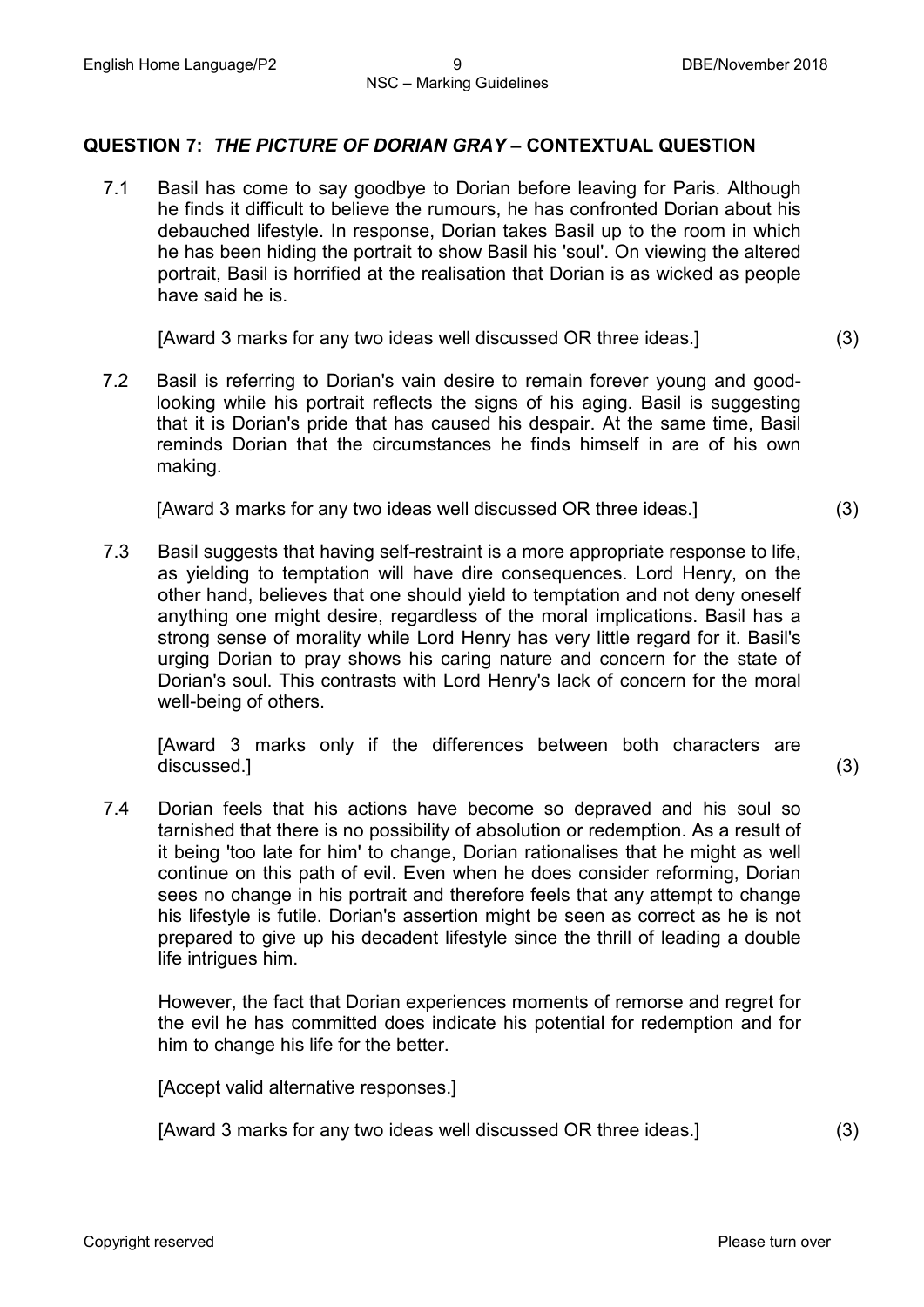#### 7.5 YES

Dorian is angered by Basil's pious reaction to the reality of his (Dorian's) sins as he holds Basil responsible for igniting his vanity. Had his wish to remain forever young and attractive not been granted, he might have been less debauched in his behaviour. Dorian might also hate Basil for introducing him to Lord Henry, whose controversial philosophies have set Dorian on his path of moral corruption.

#### **OR**

NO

Dorian's hatred for Basil is not justified because he should take responsibility for his own actions rather than blame those around him for the lifestyle he has chosen. Although Basil has idolised Dorian, he has always expressed a concern for Dorian's well-being. Dorian's decision to live a life of debauchery is not directly a result of his association with Basil.

[Accept valid alternative/mixed responses.]

[Award 3 marks for any two ideas well discussed OR three ideas.] (3)

7.6 Dorian is feeling sad and nostalgic. He yearns for Hetty's simple outlook and wishes he could regain his lost innocence. There is a sense of despair/despondency in his envy of her unworldliness. Dorian might also experience regret for the immoral choices he has made.

[Award 3 marks only if mood is discussed.] (3)

7.7 Hetty's view is that a person's appearance is an indicator of character. Because Dorian is young and attractive, Hetty does not believe that he can be evil. Sibyl is attracted to Dorian because of his gentlemanly appearance, despite her not knowing anything about him. This is an attitude also held by the Victorian upper class who believes that physical attractiveness and 'manners' are more important than morals. Basil's seeing Dorian as the ideal of beauty and purity while ignoring his 'wilful, petulant nature' and Lord Henry's assertions about being beautiful validate Hetty's statement. Dorian's infatuation with Sibyl is based on her appearance and her acting skills rather than who she really is.

[Accept valid alternative responses.]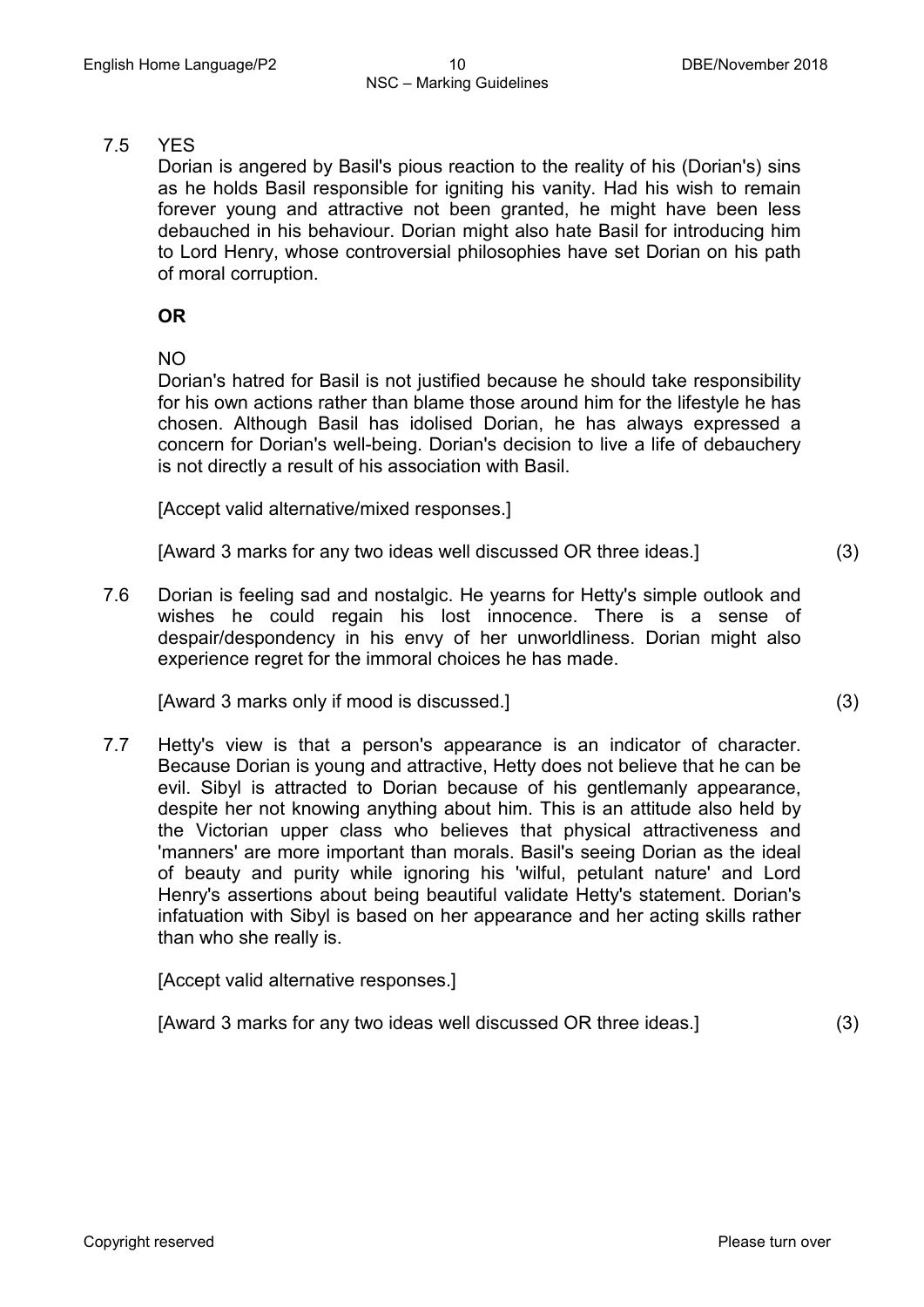#### 7.8 AGREE

Hedonism encourages one to selfishly pursue pleasure without regard for the consequences or the impact on others. Dorian is introduced to the idea of hedonism by Lord Henry who encourages him to give in to temptation and not deny himself anything. Dorian becomes decadent, and his desire for new experiences contributes to his degeneration. He is aware that his corruption and destructive influence has warped his soul. He can no longer bear the evil that is reflected in the portrait. Too late, he realises that what he has lost of himself is irretrievable and the weight of this knowledge is too great to bear. This results in his destroying the portrait and ultimately himself.

[A cogent 'Disagree' response is unlikely. However, treat all responses on their merits.]

[Award 4 marks for any three ideas well discussed OR four ideas.] (4)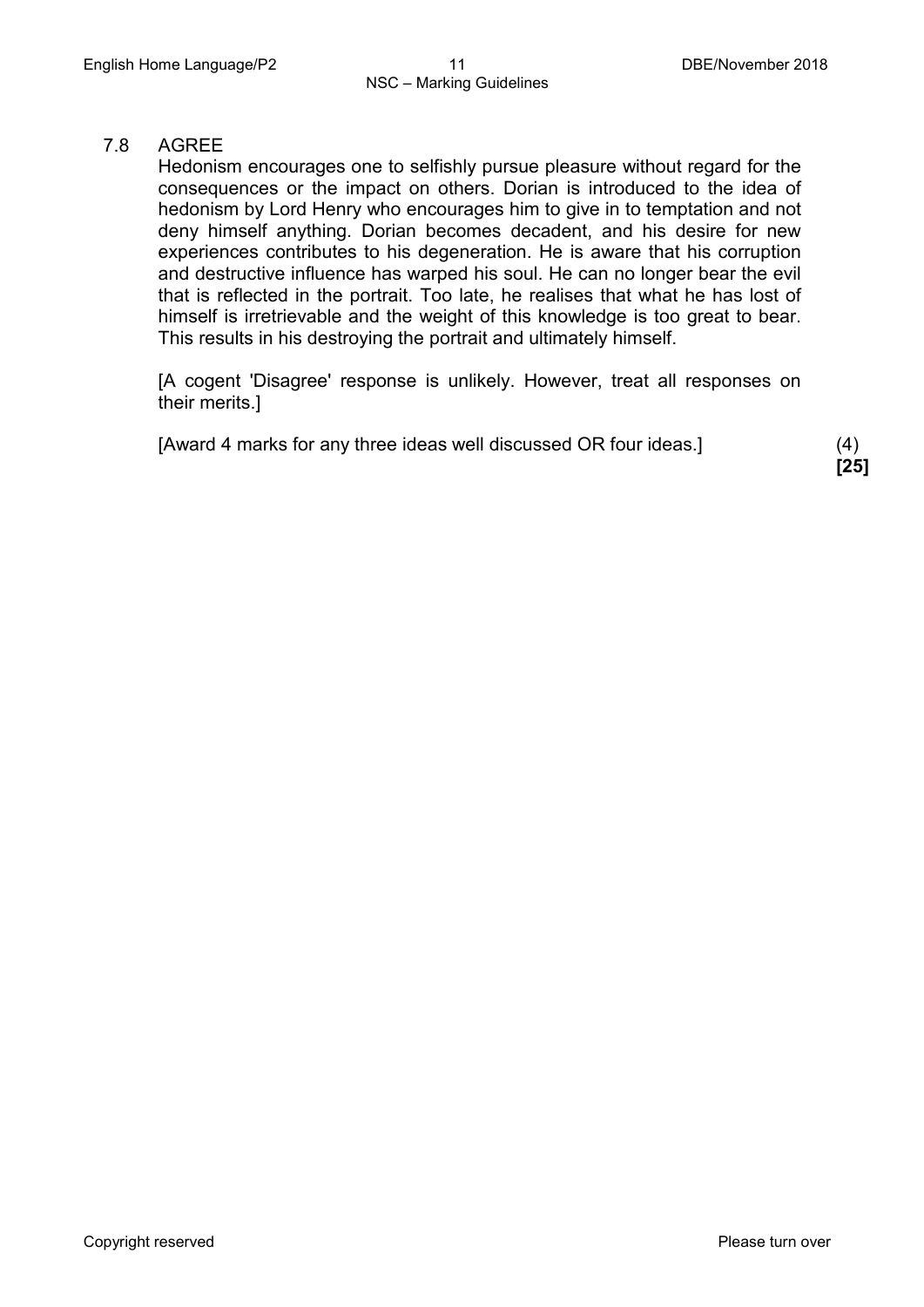#### *LIFE OF PI* **– Yann Martel**

#### **QUESTION 8:** *LIFE OF PI* **– ESSAY QUESTION**

- Below is the basis for answering this essay. Use the following as a guideline only. However, also allow for answers that are different, original and show evidence of critical thought and interpretation.
- A range of examples should be used by the candidates to support their arguments.
- Refer to page 25 for the rubric to assess this question.

Candidates might agree to a greater or lesser degree with the statement but are unlikely to disagree wholeheartedly.

- Reason is the power to think about, understand, and form judgements logically. It helps one to consider the effects before taking any action. Faith, on the other hand, is a belief in a higher power. Although these might appear to be contradictory concepts, the novel suggests that reason and faith can co-exist.
- In the *Author's Note*, the element of faith is introduced when the narrator is told that Pi's story 'will make you believe in God'.
- Pi's love for the logic of science is nurtured by his Biology teacher, Mr Kumar, as well as through his observation of animal behaviour at his father's zoo.
- Pi embraces all three religions to which he is exposed because he recognises that they all reflect the common element of love for God.
- His passion for science and religion is encouraged by his role models, the two Mr Kumars. Despite their different perspectives, one scientific and the other religious, they are able to reach consensus on their appreciation of the zebra. This suggests that these two ideas, reason and religion, can co-exist.
- Atheists are also capable of having faith although their faith lies in science rather than in a belief in God.
- Some agnostics believe that reason and faith cannot co-exist and that everything should have a logical explanation.
- On the lifeboat, both reason and faith help Pi to survive. His faith allows him to maintain focus and hope while his scientific knowledge and his ability to think logically sustain him physically.
- Pi's reason makes him realise that he has to abandon his vegetarianism and resort to killing in order to survive. He is able to reconcile himself to his savagery by showing reverence for and praying over his kill. He also rationalises the need to distance himself from the savagery to which he descends. The creation of Richard Parker, his alter ego, enables him to cope with the horror of his actions.
- Later, at university in Canada, Pi's choice of subjects reflects his ability to find commonality in seemingly disparate world views.
- His choice of science as a career and his religious nature reflect his ability to reconcile reason and faith.
- Furthermore, the Japanese officials do not believe Pi's version of the story with the animals and the algae island because it defies logic. Nevertheless, Pi uses the example of the floating bananas in an attempt to prove the truth of his experiences. He maintains that, at times, one has to have faith and belief, such as the belief in the existence of God, without any empirical evidence.

[Credit valid alternative/mixed responses.] **[25]**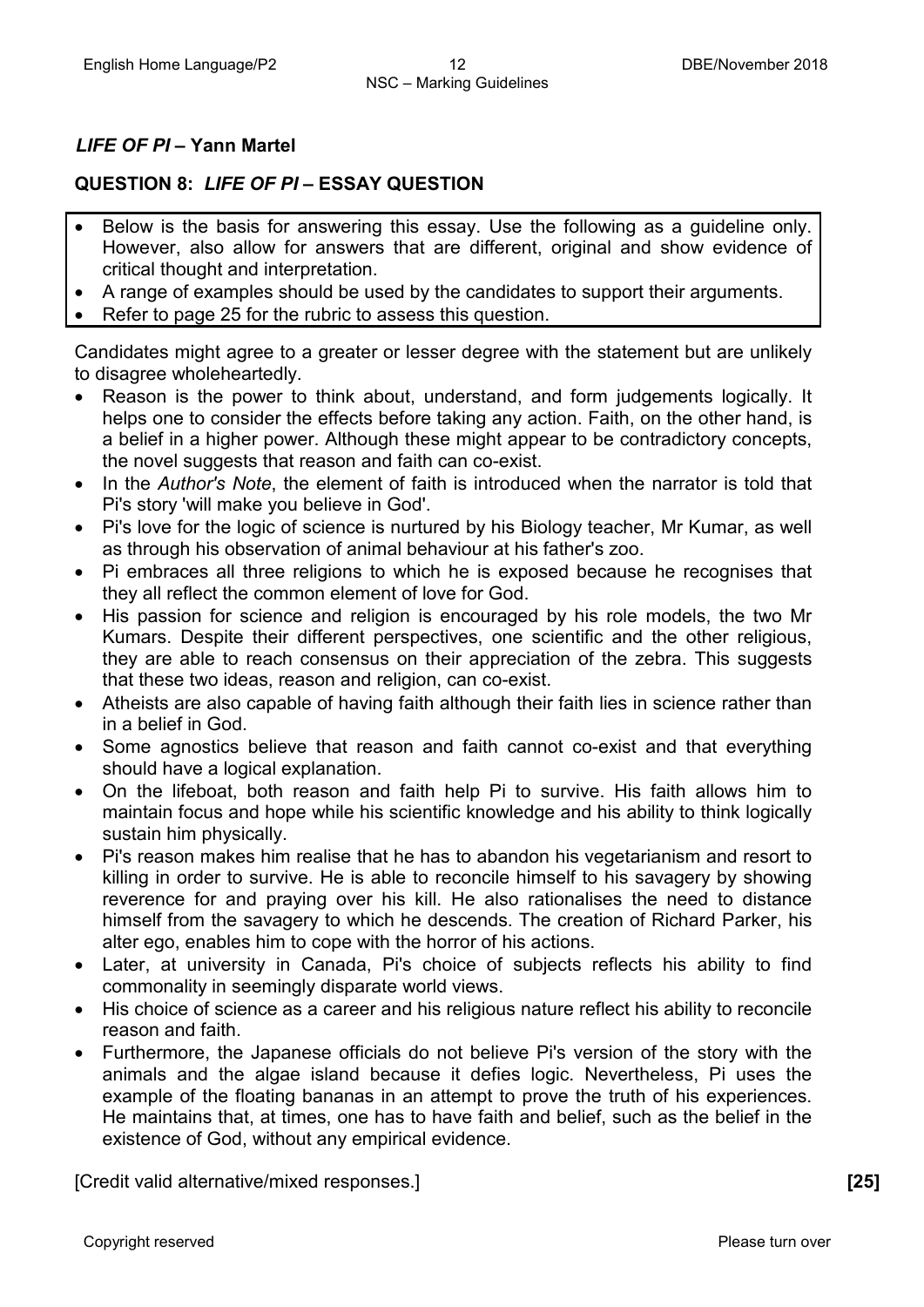#### **QUESTION 9:** *LIFE OF PI* **– CONTEXTUAL QUESTION**

9.1 After finding himself on the lifeboat, Pi spots Richard Parker in the water. Being pleased to see a familiar figure and out of concern for the tiger's safety, Pi helps the tiger onto the boat. Richard Parker prefers to hide himself away because he finds himself in unfamiliar territory and is feeling sea-sick.

Candidates might focus on the second story and suggest that Richard Parker is present as Pi's alter ego, which enables him to cope with his ordeal. Richard Parker's being out of sight is because, at this point, Pi is still able to control his savagery.

[Award 3 marks for any two ideas well discussed OR three ideas.] (3)

9.2 Pi feels despair and hopelessness as the ship sinks. A sense of Pi's distress and vulnerability is reinforced by the description of the waves as 'marauding'. The phrase, 'flotsam of tragedy' suggests that Pi feels broken, desolate/alone and at the mercy of the elements. The finality of the lights being extinguished emphasises Pi's feelings of despondency. The bleakness of the description is a reflection of Pi's state of mind.

[Award 3 marks for any two ideas well discussed OR three ideas.] (3)

9.3 In both stories, the hyena/French cook is portrayed as unpredictable, greedy, cunning and vicious. As scavengers, hyenas prey on those who are perceived as weaker, but are cowardly and afraid of confronting a more powerful adversary. In the same way, the French cook is cowardly and viciously attacks the injured sailor. The hyena is a reminder of the savagery of which humans are capable when survival is at stake.

[Award 3 marks for any two ideas well discussed OR three ideas.] (3)

9.4 Pi's early years are spent at his father's zoo where he is able to observe animals at close quarters. His interests in science and zoomorphism give him detailed knowledge of animal behaviour. Without this knowledge, Pi would not have known how to tame the tiger and predict how the animals would respond on the lifeboat. His father's lesson in the danger of anthropomorphising animals is also instrumental in his survival. In addition, the knowledge gained from the survival manual about which sea creatures are edible also ensures his survival.

[Award 3 marks for any two ideas well discussed OR three ideas.] (3)

9.5 Soon after Pi's encounter with the blind Frenchman, Pi and Richard Parker come across an island of trees. At first Pi thinks that it is an illusion, especially when he notices that the island has no soil. His scepticism is overcome when he falls overboard and encounters solid land.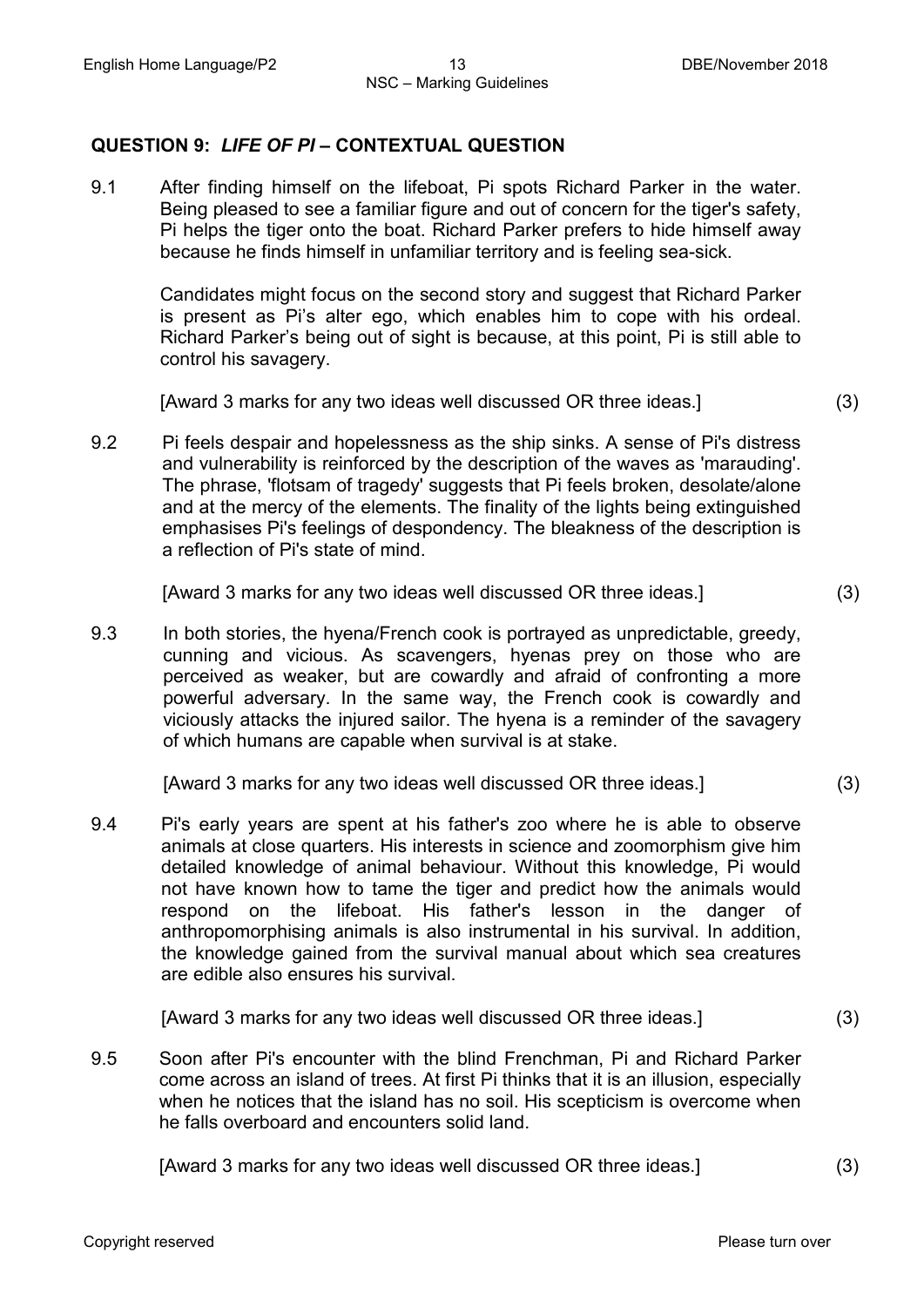9.6 Richard Parker follows his predatory instinct by rushing off to hunt. However, through his training of Richard Parker, Pi has established himself as the dominant force in order to survive. Richard Parker's giving Pi 'a wide berth' indicates that he accepts Pi as the alpha male and respectfully avoids intruding on Pi's territory. Richard Parker's disappearance on the island foreshadows his leaving Pi when they reach Mexico.

Candidates might focus on how, in the safe confines of the island, Pi is able to keep the tiger's savagery at bay and thus Richard Parker is allowed to disappear. Richard Parker's behaviour foreshadows Pi's separation from his alter ego when it is no longer required to ensure his survival.

[Award 3 marks for any two ideas well discussed OR three ideas.] (3)

9.7 On the island, Richard Parker (Pi's alter ego) kills more meerkats than he can eat. Pi greedily eats and hoards any food he is given in hospital, and as an adult, Pi stockpiles food in his home. Pi needs the security of knowing that he has enough food and that he will never again have to resort to savagery. This is an indication that Pi is still psychologically scarred by his ordeal. The memory of the deprivation he has suffered remains with him throughout his life.

[Award 3 marks for any two ideas well discussed OR three ideas.] (3)

#### 9.8 AGREE

At first the island is a sanctuary to Pi and Richard Parker as it provides for all their essential needs. However, Pi realises that, rather than being a paradise which offers salvation, the island is carnivorous and deadly. The island seems to be like the Garden of Eden/Paradise, but Pi discovers the human teeth, suggesting beastly characteristics. This leads to the realisation that the island is evil; this symbolises a shallow faith. It is not the safe haven that Pi has assumed it to be. It is this knowledge that finally spurs him to leave the island.

Candidates might refer to Pi's being in a hallucinatory state and being unable to distinguish between what is real and what is imaginary.

[A cogent 'Disagree' response is unlikely. However, treat all such responses on their merits.]

[Award 4 marks for any three ideas well discussed OR four ideas.]

(4) **[25]**

#### **TOTAL SECTION B: 25**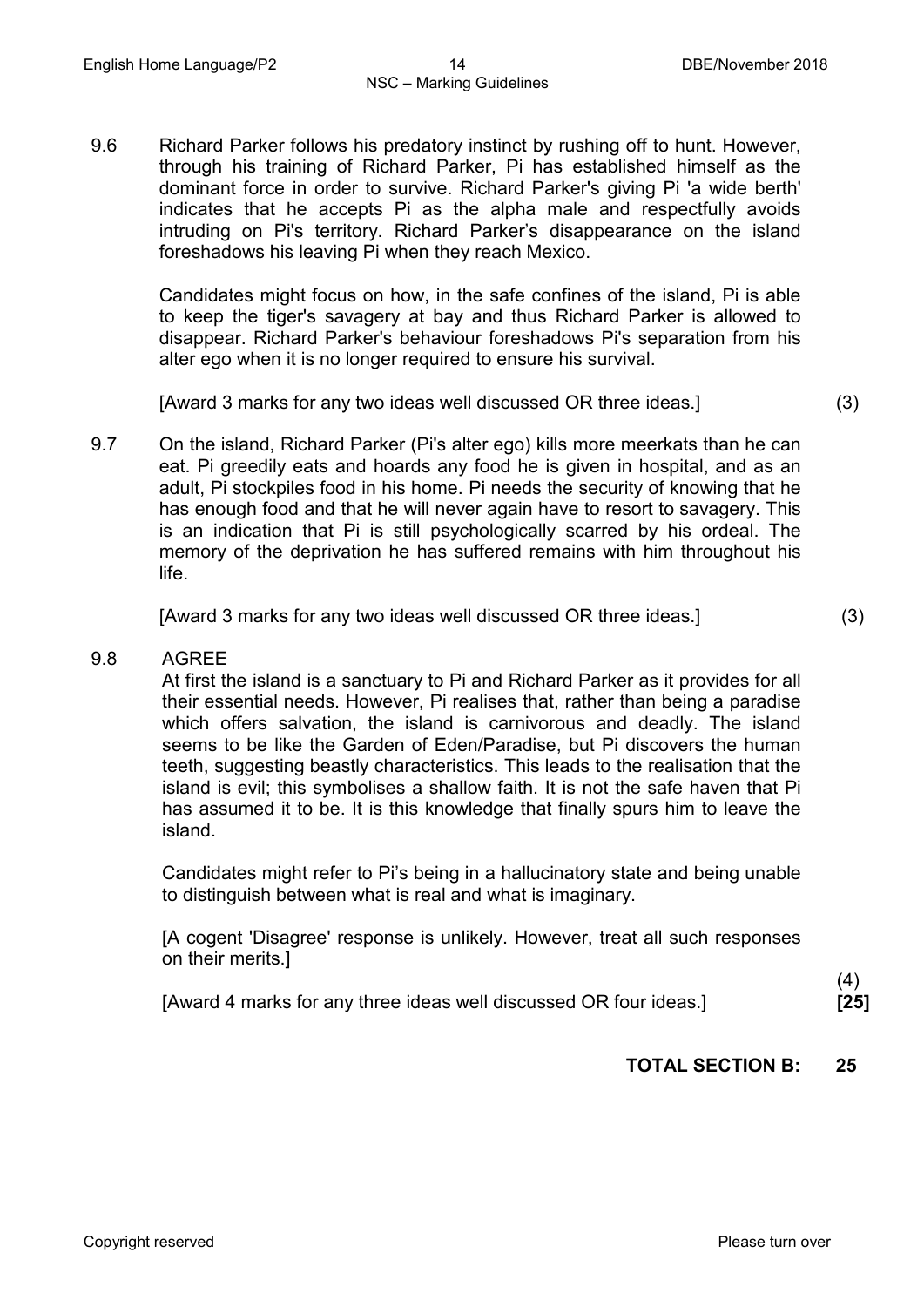#### **SECTION C: DRAMA**

#### *HAMLET* **– William Shakespeare**

#### **QUESTION 10:** *HAMLET* **– ESSAY QUESTION**

- Below is the basis for answering this essay. Use the following as a guideline only. However, also allow for answers that are different, original and show evidence of critical thought and interpretation.
- A range of examples should be used by the candidates to support their arguments.
- Refer to page 25 for the rubric to assess this question.

Candidates might agree or disagree with this statement, or they may offer a mixed response.

- Gertrude and Ophelia live in a patriarchal society and are considered to be frail and weak-minded. This enables their being manipulated and exploited.
- Soon after the death of her husband, Gertrude is seduced into marrying her brother-in-law, Claudius, an act that earns the anger of her son, Hamlet.
- Gertrude's hasty marriage is evidence of her dependence on men and inability to take control of her own life. Her shallowness and desire for status and affection make her easy prey for Claudius. Claudius's marriage to Gertrude might be seen as opportunistic and as a means of usurping Prince Hamlet's position as king.
- Hamlet's perception of women as being dishonest and fickle is influenced by his mother's allowing Claudius to seduce her.
- Claudius expects Gertrude to reject Hamlet and to be loyal to him only. Although Gertrude protects Hamlet from Claudius after Hamlet has killed Polonius, she goes along with Claudius's plan to send Hamlet into exile.
- Ophelia is portrayed as gentle, loyal and obedient and looks to her father and brother for advice and guidance. She is viewed as naïve and innocent and unable to know her own mind.
- When Polonius asks Ophelia to reject Hamlet's attentions, she meekly obeys him, returning Hamlet's gifts. She allows Polonius to use her to spy on Hamlet.
- Ophelia is on the receiving end of Hamlet's anger and disillusionment with all women. He uses Ophelia to reinforce the impression that he is mad, which aids him in implementing his plan of revenge. Ophelia passively accepts his abuse. After Hamlet kills Polonius, Ophelia becomes mad with grief and drowns.
- Gertrude continues to display her concern for Hamlet and requests that Rosencrantz and Guildenstern discover the cause of his behaviour. She also summons Hamlet to her chamber because of his behaviour at the play, which upset Claudius. She admits that her marriage to Claudius was 'o'er-hasty', but never actively opposes Claudius. Her final act of warning Hamlet about the poisoned wine shows that she is able to act independently and that she is prepared to sacrifice herself for her son. This displays her strength and loyalty, not passivity.
- Ophelia occasionally acts independently. When Laertes warns her about Hamlet's dishonourable intentions, she thanks him, but accuses him of double-standards. During the play, she challenges Hamlet's sexual innuendos.
- In her madness, Ophelia becomes outspoken. She gives Claudius flowers symbolising ingratitude and infidelity, thus indicating her disapproval of his actions.

[Credit valid alternative/mixed responses.] **[25]**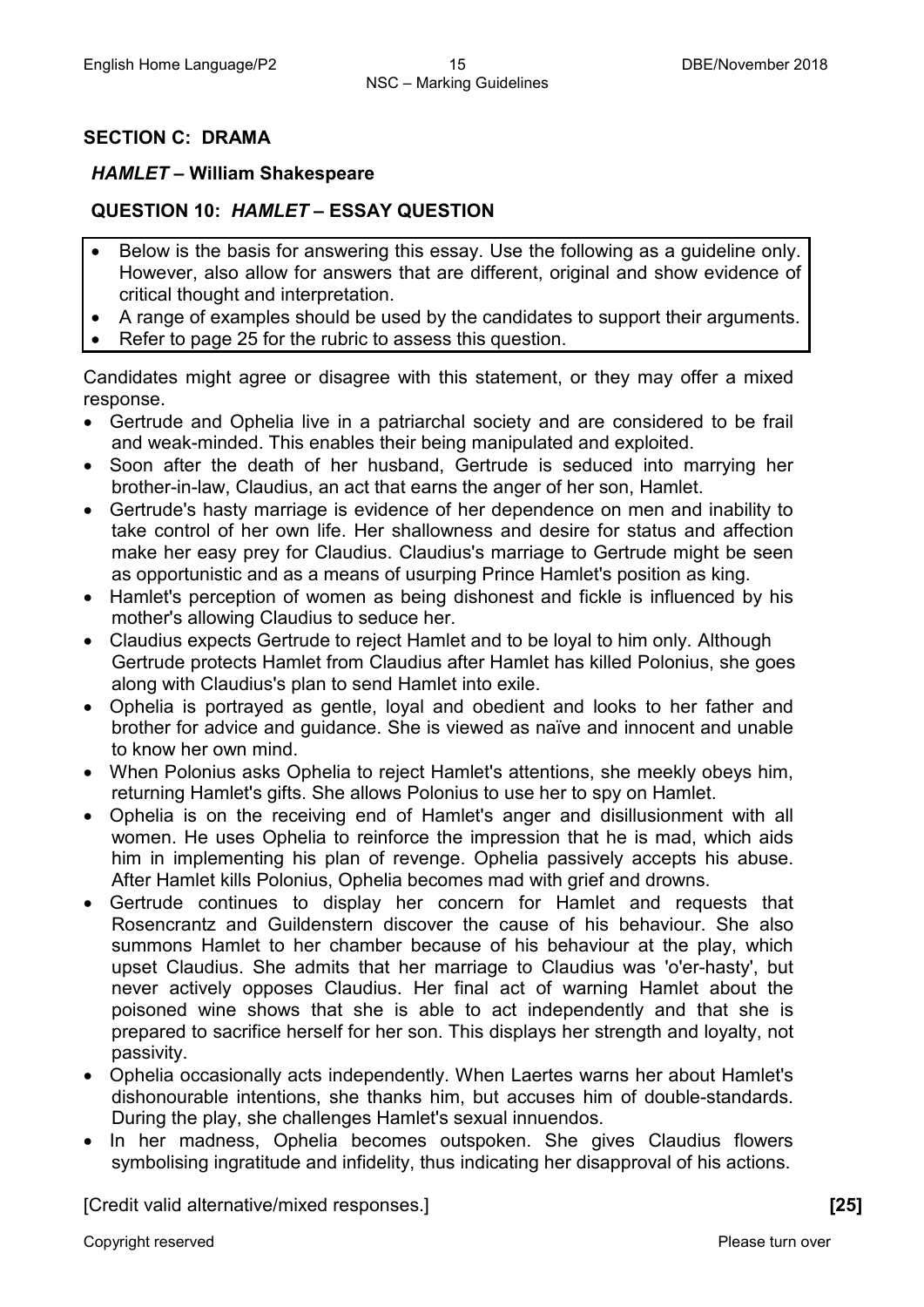#### **QUESTION 11:** *HAMLET* **– CONTEXTUAL QUESTION**

11.1 Hamlet has been behaving strangely and this has led to the summoning of Rosencrantz and Guildenstern, two of Hamlet's school friends, to Elsinore. The King and Queen seem to be concerned about his wellbeing and hope that his friends will discover the cause of his behaviour and that their presence might lift his spirits.

[Award 3 marks for any two ideas well discussed OR three ideas.] (3)

11.2 Hamlet is grieving over the death of his father and he has fallen into a state of depression. His uncle, Claudius, whom he detests, has been crowned the new king of Denmark, despite the fact that Hamlet is heir to the throne. He is shocked to discover that Claudius has also married Hamlet's mother very soon after his father's death. Hamlet suspects foul play and feigns madness as a means of corroborating the Ghost's allegations.

[Award 3 marks for any two ideas well discussed OR three ideas.] (3)

11.3 Polonius's self-serving behaviour is evident here. He is intent on ingratiating himself with Claudius. He is unscrupulous and, by supporting Claudius's kingship, has secured the position as Claudius's chief councillor. His belief in his superior intellect leads to his making unfounded assumptions regarding the reason for Hamlet's behaviour. In order to advance his own prospects, he does not hesitate to use his daughter as bait in order to spy on Hamlet for the King. His spying on the conversation between Gertrude and Hamlet later in the play is also an attempt to help Claudius.

[Award 3 marks for any two ideas well discussed OR three ideas.] (3)

11.4 Ophelia is unwittingly used by her father and Claudius to discover Hamlet's secrets. Hamlet's view of women as liars and deceivers is reinforced by Ophelia's lying to him about her father's whereabouts; he is aware that Polonius is eavesdropping on their conversation. Gertrude's betrayal of Hamlet's father and himself has already caused him to mistrust women, and Ophelia's actions reinforce his poor opinion of them.

Candidates might refer to Hamlet's attitude toward women as being more complex and more sympathetic; his uncertainty about Ophelia might support this assertion.

[Award 3 marks for any two ideas well discussed OR three ideas.] (3)

11.5 Rosencrantz and Guildenstern are Hamlet's friends and should show care, support and loyalty. They are expected to protect him from harm. In these lines, Guildenstern pledges that they will do all in their power to help Hamlet. However, they readily accede to being exploited by Claudius to spy on Hamlet, with the expectation of a reward. Later in the play they agree to Claudius's desire to exile Hamlet from Denmark. This betrayal almost leads to Hamlet's death. 'Practices' is ambiguous – it could connote manipulative, dishonest behaviour.

[Award 3 marks only if irony is fully discussed.] (3)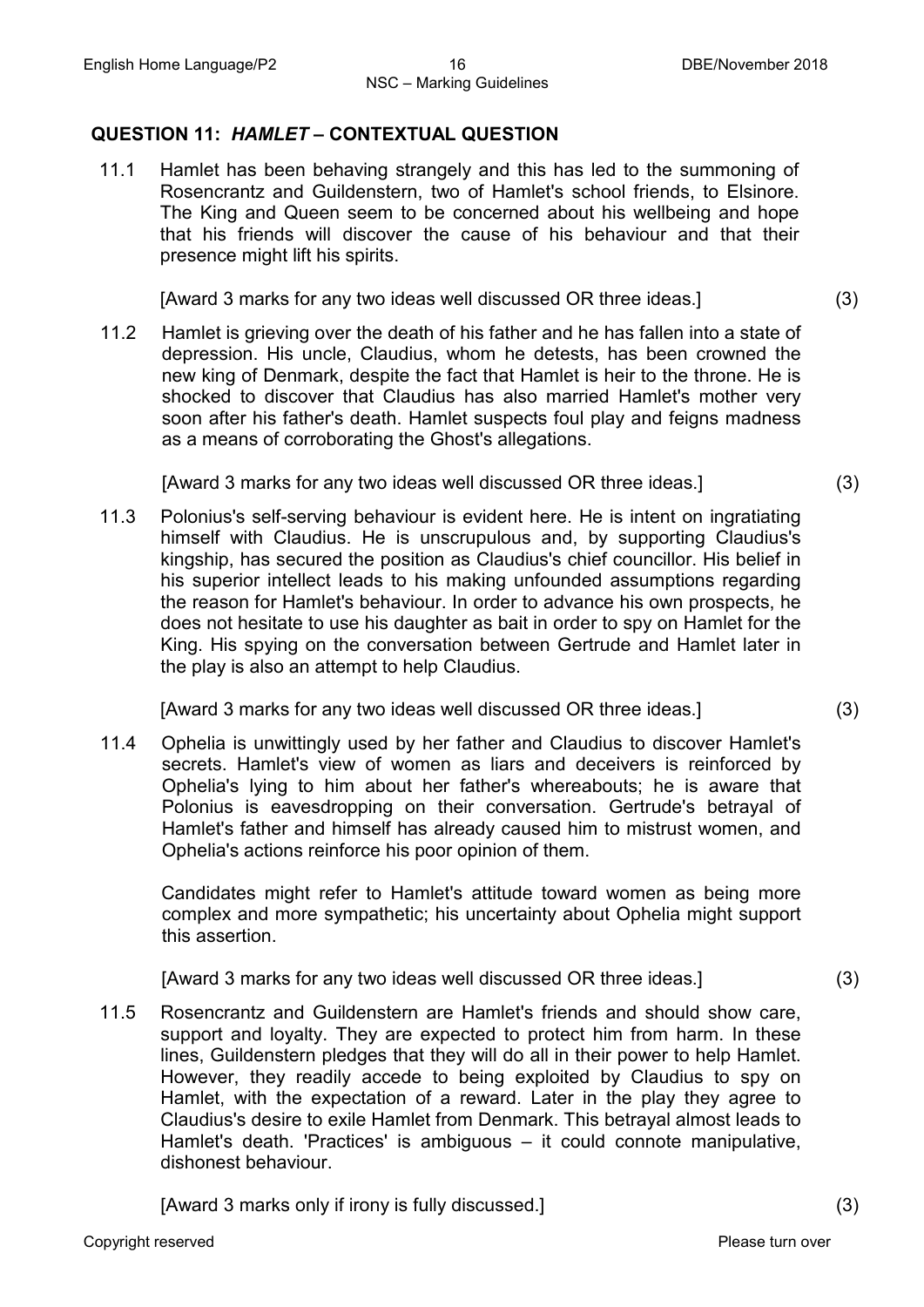11.6 Although Claudius acknowledges the depth and severity of his crime and wrestles with his conscience, his attempts to pray for forgiveness for the murder of his brother are unsuccessful because he cannot bring himself to be truly repentant. His greed for power and his reluctance to give up his queen and throne overcome any desire to be truly remorseful, even though he understands that he might spend eternity in hell.

[Award 3 marks for any two ideas well discussed OR three ideas.] (3)

11.7 Hamlet might creep up stealthily behind Claudius, his hand ready to draw his sword or he might stand behind the kneeling Claudius and look down at him. Hamlet's tone might be eager/satisfied/determined. Hamlet's suspicions of Claudius's guilt have been confirmed and there is no longer any reason for him to delay avenging his father's murder. He finally has the opportunity to kill the man whom he detests so intensely.

[Accept valid alternative responses.]

[The candidate's response should be convincing in context.]

[Award 3 marks only if the candidate discusses both body language and tone and includes a justification.] (3)

#### 11.8 AGREE

Hamlet's procrastination is simply a way of avoiding taking action. Although he now has proof of Claudius's guilt and realises that his vengeance is justified, his reasons for not acting are simply excuses that might be seen as evidence of his cowardice. The time and opportunity have provided themselves, yet he is not brave enough to take advantage of these and confront Claudius. His indecisiveness paralyses him and he postpones his revenge. Hamlet himself questions his bravery when he compares himself to Fortinbras and Laertes.

#### **OR**

#### DISAGREE

Rather than being a coward, Hamlet is an intellectual. He is a rational thinker and does not want to be impulsive. Initially, Hamlet delays taking revenge because he needs to verify the ghost's accusations. It is Hamlet's sensitivity that causes him to delay avenging his father's death. His theological beliefs, moral fortitude and restraint prevent him from killing Claudius while he is at prayer. Furthermore, in Hamlet's desire for revenge, he wants Claudius to suffer the same torments of hell to which Claudius has condemned his father by not allowing King Hamlet to confess his sins or find salvation. Hamlet's hesitation is justifiable and not a sign of cowardice.

[Accept valid alternative/mixed responses.]

[Award 4 marks for any three ideas well discussed OR four ideas.] (4)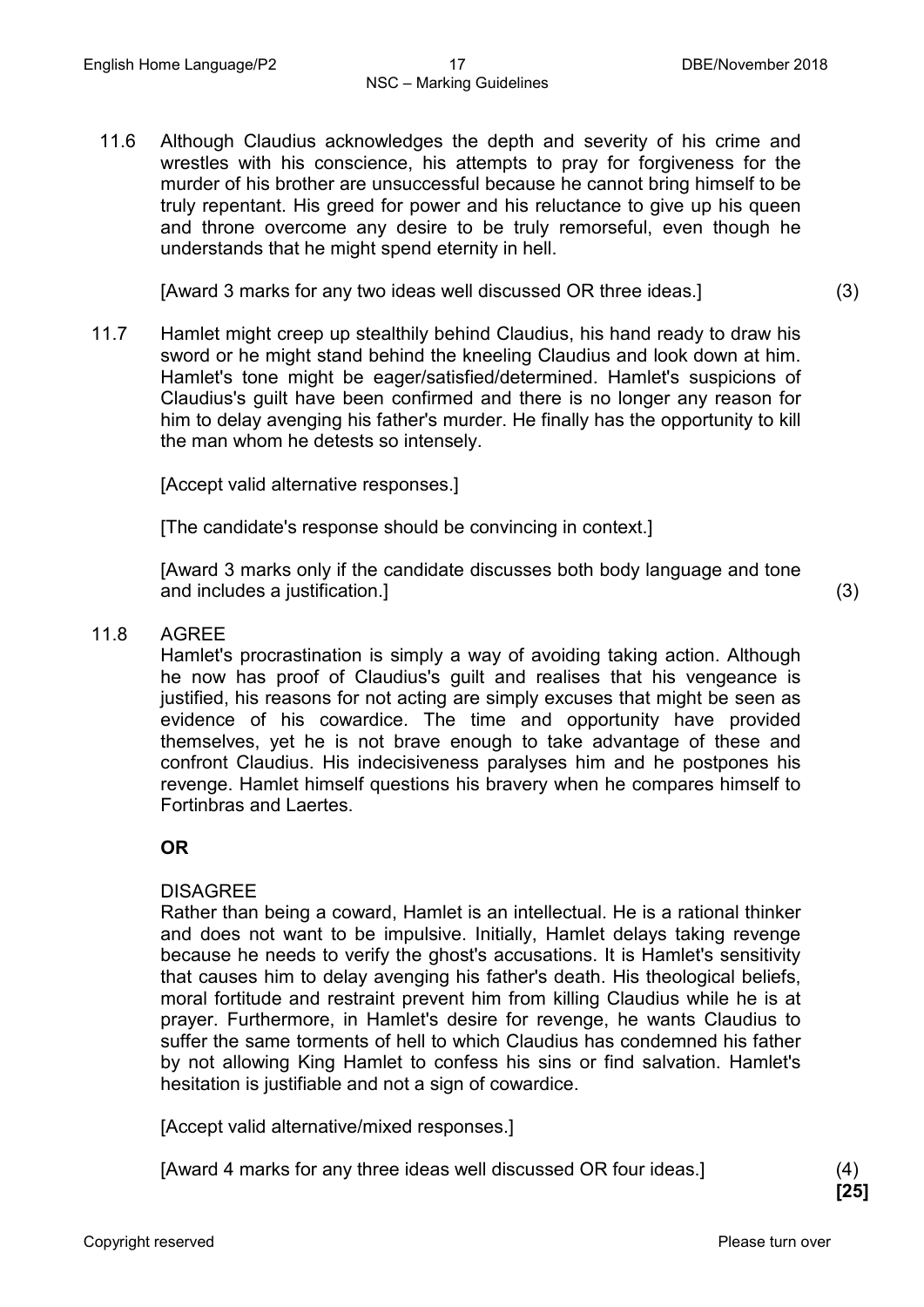#### *OTHELLO* **– William Shakespeare**

#### **QUESTION 12:** *OTHELLO* **– ESSAY QUESTION**

- Below is the basis for answering this essay. Use the following as a guideline only. However, also allow for answers that are different, original and show evidence of critical thought and interpretation.
- A range of examples should be used by the candidates to support their arguments.
- Refer to page 25 for the rubric to assess this question.

Venetian women are subject to a patriarchal society and are expected to be submissive. At times, Desdemona and Emilia adhere to the stereotype, while at other times they challenge their society. The perception of women as sexually immoral does not apply to Emilia and Desdemona.

- Brabantio expects Desdemona to be dutiful and obedient. However, she defies him by eloping with Othello.
- Roderigo regards Desdemona as a prize; as someone whose affections can be bought. Desdemona contradicts his view of women by rejecting him and the wealthy Venetian suitors, instead marrying for love.
- Iago objectifies women of Desdemona's class as a means of improving one's status. He is a misogynist with no respect for women. As Iago's unwitting tools in his plan for revenge, Desdemona and Emilia passively accept his requests and advice. However, they both ultimately prove that he under-estimates women.
- Initially, it is Desdemona's strength of character that Othello admires; he regards her as an equal. However, Othello's perception of Desdemona and women in general is altered as a result of Iago's manipulation and deception, and his (Othello's) jealousy. He now sees both Desdemona and Emilia as immoral.
- At the beginning of the play, Desdemona is strong and determined. She asserts herself with her father and at the Venetian Senate by courageously choosing Othello. She stubbornly disregards Othello's wishes that she not pursue the matter of Cassio's reinstatement.
- Desdemona defiantly lies about the whereabouts of the handkerchief, thus reinforcing Othello's belief in her immorality.
- Later, Desdemona appears passive and submissive, even blaming herself for Othello's unjust behaviour toward her. Despite Othello's public display of violence against her, she is dignified and justifies Othello's altered behaviour as his being stressed by 'matters of state'. She feels that she has accused him unfairly. Her conversation with Emilia about men's insensitive treatment of women contradicts the stereotype that all women are immoral. She cannot even bring herself to say the words, let alone commit adultery. Desdemona remains devoted and loyal to Othello, even defending him on her deathbed.
- Emilia reveals her non-traditional views on marriage and gives Desdemona worldly advice. Despite her inadvertently betraying Desdemona by giving Iago the handkerchief, she is courageous when she exposes Iago by speaking against him, thus proving her loyalty to Desdemona. She clearly displays the characteristics of a strong-minded woman by exposing her husband and denouncing Othello.
- Candidates might refer to the men's perception of Venetian women as adulterers. However, both Desdemona and Emilia contradict this view as they are loyal to their husbands.

[Credit valid alternative/mixed responses.] **[25]**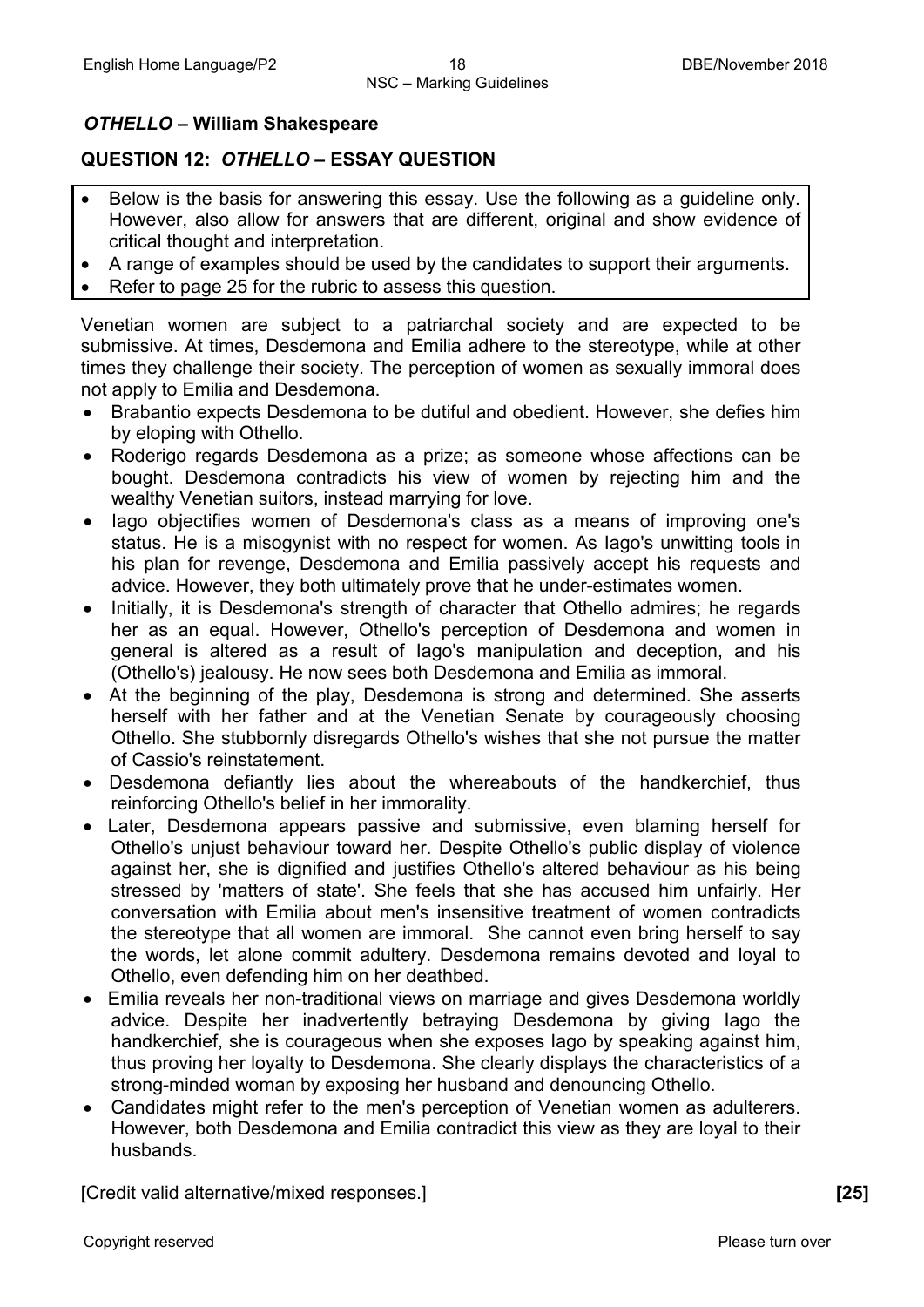#### **QUESTION 13:** *OTHELLO* **– CONTEXTUAL QUESTION**

13.1 Brabantio believes Othello has bewitched and thus coerced Desdemona into marriage. Despite this being a private matter, Brabantio appeals to the authorities because he wants Othello to be punished. Brabantio also wants the marriage to be annulled. His sense of entitlement causes him to believe the Senate and the Duke will be sympathetic to his appeal.

[Award 3 marks for any two ideas well discussed OR three ideas.] (3)

13.2 The Duke is moved by Othello's account of how he and Desdemona fell in love, leading to their marriage. He refutes Brabantio's allegations of kidnapping and witchcraft. The Duke advises Brabantio to make the best of the situation and to come to terms with it. Also, he does not want to lose Othello's services as the general of the Venetian army.

[Award 3 marks for any two ideas well discussed OR three ideas.] (3)

13.3 Brabantio believes Desdemona to be obedient, submissive and timid. He cannot conceive of her voluntarily marrying Othello. This perception is inaccurate because Desdemona has been a willing participant in the relationship, encouraging Othello's advances. She does not refute Othello's version of her involvement in the courtship and readily shows her allegiance to Othello as her husband.

[Award 3 marks for any two ideas well discussed OR three ideas.] (3)

13.4 Othello is respected as the general of the Venetian army and is trusted to protect and defend Cyprus from the Turks. The Duke expects him to put his duty before his personal life. However, Othello becomes so enraged and consumed with jealousy when he believes that Desdemona has betrayed him, that his duty becomes secondary. Instead of ruling rationally and honourably, he and Iago plot the deaths of Cassio and Desdemona. Othello is supposed to be in Cyprus to uphold law and order; however, he compromises his honour and duty as governor by subverting justice.

[Award 3 marks for any two ideas well discussed OR three ideas.] (3)

13.5 Iago has implied that Desdemona has been unfaithful with Cassio. Othello has demanded 'ocular proof' of the adultery. Iago mentions the incriminating 'ocular' proof – the handkerchief – which he says he has seen in Cassio's possession. This reference to the handkerchief (Othello's love token for Desdemona) will encourage Othello's desire for revenge, which is exactly what Iago intends to achieve.

Candidates might refer to Cassio's demeaning use of Othello's love token, which would enrage Othello even further.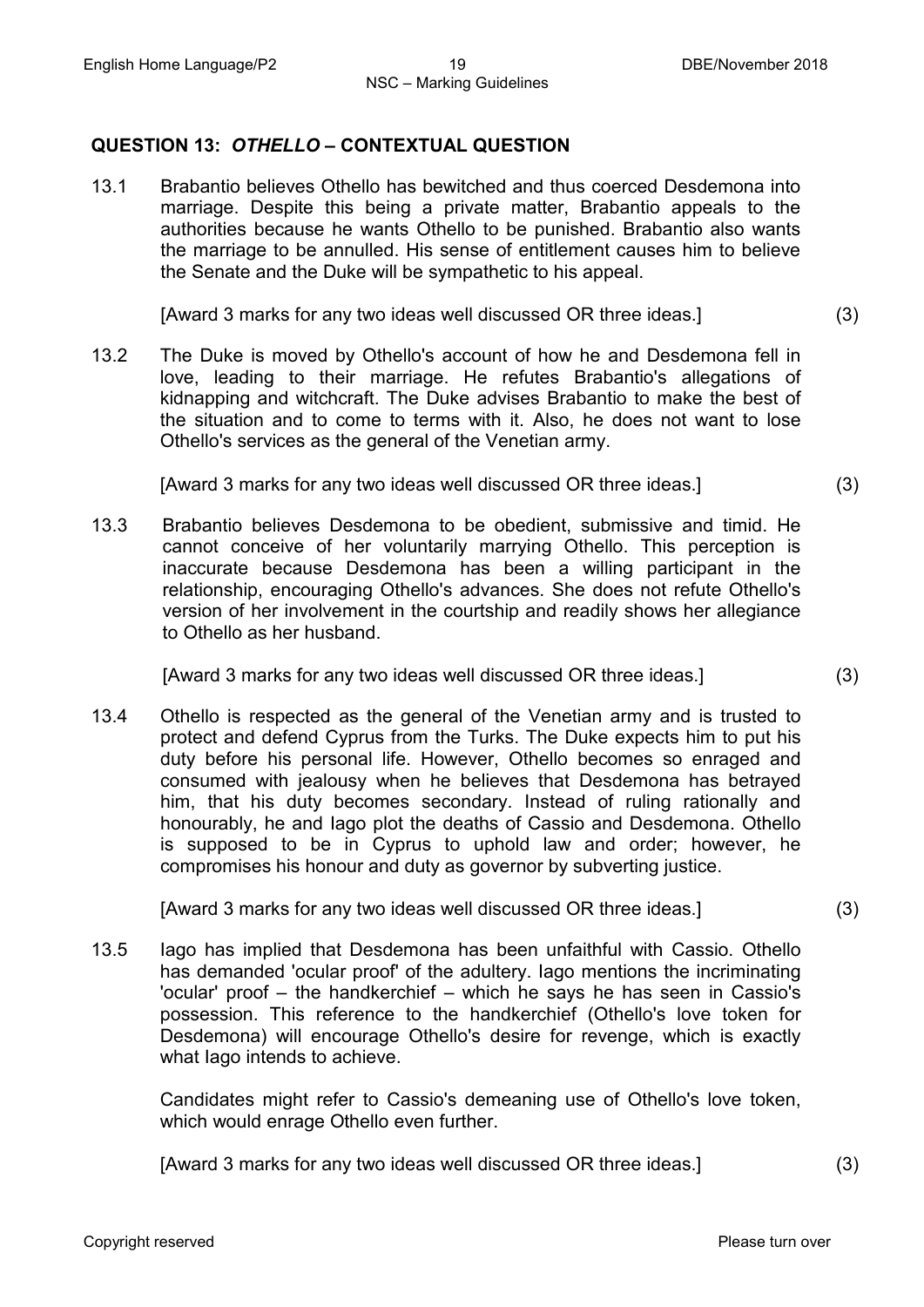13.6 Othello might fall to his knees with clenched fists raised above his head or hit/bang his chest. He might clench his teeth or block his ears; his eyes might be tightly shut to indicate his anguish at the graphic description of Cassio and Desdemona's making love. Othello might cry out with a pained/anguished/ tormented/angry/horrified tone because he feels betrayed by Desdemona and his trusted friend.

[Accept valid alternative responses.]

[The candidate's response should be convincing in context.]

[Award 3 marks only if the candidate refers to both body language and tone, and includes a justification.] (3)

13.7 Iago apparently wants to pacify Othello by implying that when Othello later views the situation, he might change his mind and not desire Desdemona's and Cassio's deaths. However, it is actually part of Iago's plan to drive Othello to a state of madness. Iago's insinuations and lies have affected Othello so intensely that he has become obsessed with revenge and is unable to think objectively. Although Iago is cautioning Othello not to be rash in his desire for vengeance, it is Iago who has brought Othello to this irrational state.

[Award 3 marks only if irony is fully discussed.] (3)

#### 13.8 AGREE

The way Iago deals with his jealousy of and hatred for Othello and Cassio is cowardly. Instead of confronting them directly, he uses others to carry out his treacherous plans. His innuendos to Othello about the alleged affair are underhand and cowardly. He pretends to be loyal and Othello's trusted adviser; however, his intention is to deceive and destroy. He blackens the reputations of Cassio and Othello. When Iago does act, it is in a very cowardly manner. Iago stabs a wounded Roderigo in the dark and Emilia from behind to silence her. Iago uses chaos and confusion to hide his treachery and to call into question the actions of others. His silence when he is exposed further establishes his cowardice.

#### **OR**

#### **DISAGREE**

Candidates might argue that, rather than cowardice, Iago's treachery is a sign of his cunning and deviousness. Iago's appearance of being honourable, innocent and trustworthy is part of his treacherous plan to destroy his enemies. Iago is a clever, opportunistic man who is calculating in the manner in which he achieves his goals.

[Credit valid alternative/mixed responses.]

[Award 4 marks for any three ideas well discussed OR four ideas.] (4)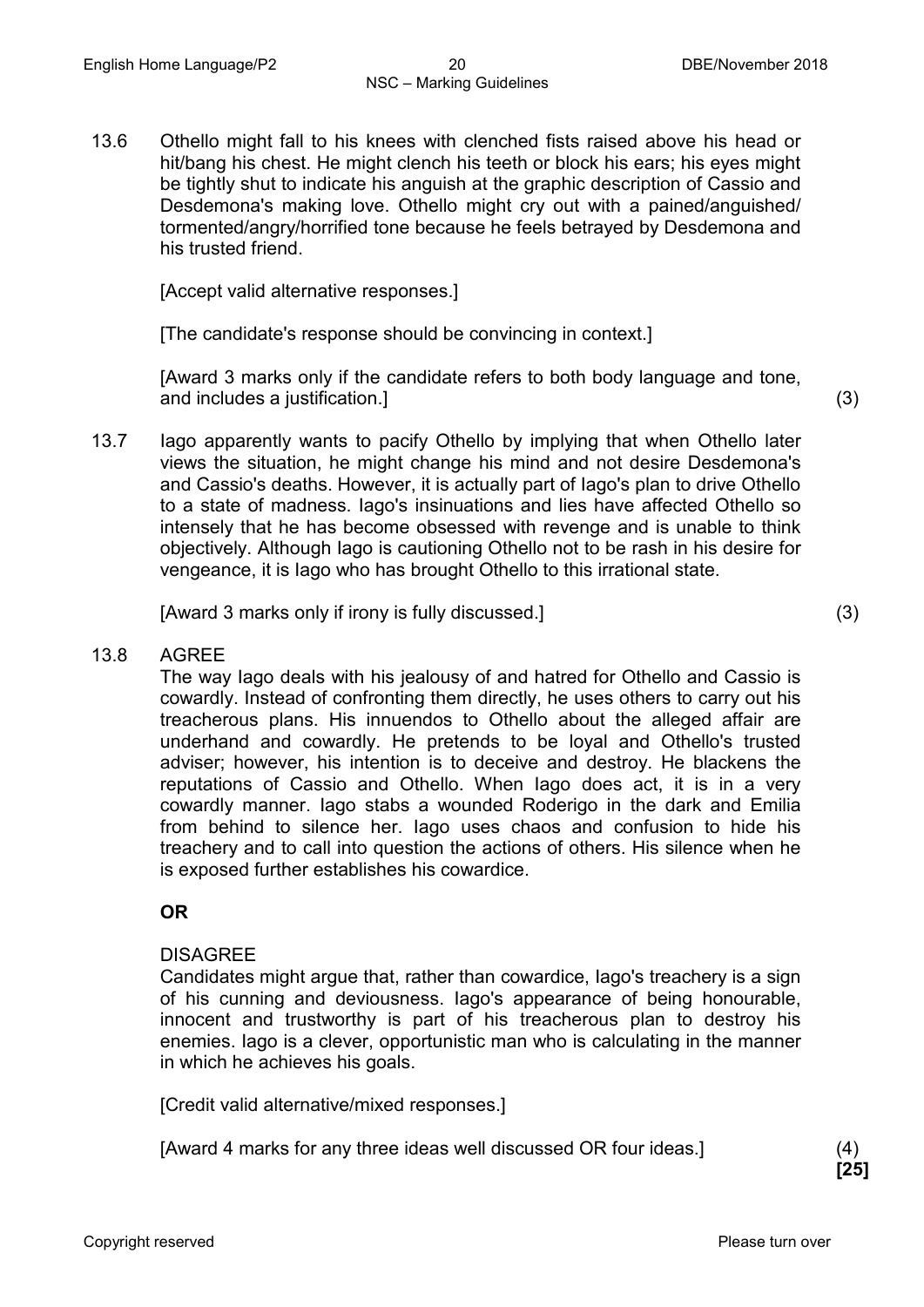#### *THE CRUCIBLE* **– Arthur Miller**

#### **QUESTION 14:** *THE CRUCIBLE* **– ESSAY QUESTION**

- Below is the basis for answering this essay. Use the following as a guideline only. However, also allow for answers that are different, original and show evidence of critical thought and interpretation.
- A range of examples should be used by the candidates to support their arguments.
- Refer to page 25 for the rubric to assess this question.

#### VALID

- Salem is a patriarchal society which views its women as subordinate and expects them to submit to the authority of male figures. Their oppression leads to the tragic persecution of innocent people.
- The Puritans believe that women are the source of original sin and are more susceptible to evil influences. Thus the majority of the accused are women.
- Women are subject to the strict rules of their society. There are very few opportunities for relaxation and entertainment. These restrictions cause the girls to rebel by sneaking off to dance in the forest.
- It is not only the girls, led by Abigail, who rebel against the conformity imposed on them by their society. Sarah Good and Bridget Bishop defy the stereotypes of women by falling pregnant out of wedlock and living with men without being married. This defiance makes them targets of those who desire conformity.
- The title, 'Good Wife', clearly conveys women's subservient status in society.
- Unmarried women have even less authority and even lower status than their married counterparts do. When they are afforded some power and respect by the courts, the girls are determined to maintain these, regardless of the costs/consequences.
- When Hale suggests that the village will be indebted to them for identifying witches, the girls realise that they have power over the villagers and can manipulate the situation in their favour.
- The girls use the stereotype of being pure, passive and innocent to their advantage. The judges do not see them as having any ulterior motives for their naming of witches.
- The witch trials give the girls an opportunity to settle grievances they hold against those who have slighted them in the past. They relish their new-found power.
- The girls' rise to power even sees them wielding their authority over the judges. Abigail threatens Danforth when she feels that her new-found status is in jeopardy.
- The haste with which men threaten to whip the girls and women who live in their homes shows that men believe that they are entitled to dominate and discipline women. This leads to resentment and a desire for revenge.
- Proctor's dismissive attitude toward Abigail, together with her realisation that she holds sexual power over him, feeds her desire for revenge on Elizabeth.
- Abigail also realises that she has power over the weaker girls and she is able to manipulate them into submitting to her will. Their compliance adds weight to the accusations made against respected members of the community.
- Elizabeth is a compliant wife who accepts the authority of men, although her reluctance to forgive Proctor for his affair and his desire to 'please her' do suggest that women do have some control over their men.

[A cogent 'Invalid' response is unlikely. However, treat all responses on their merits.] [Credit valid alternative responses.] **[25]**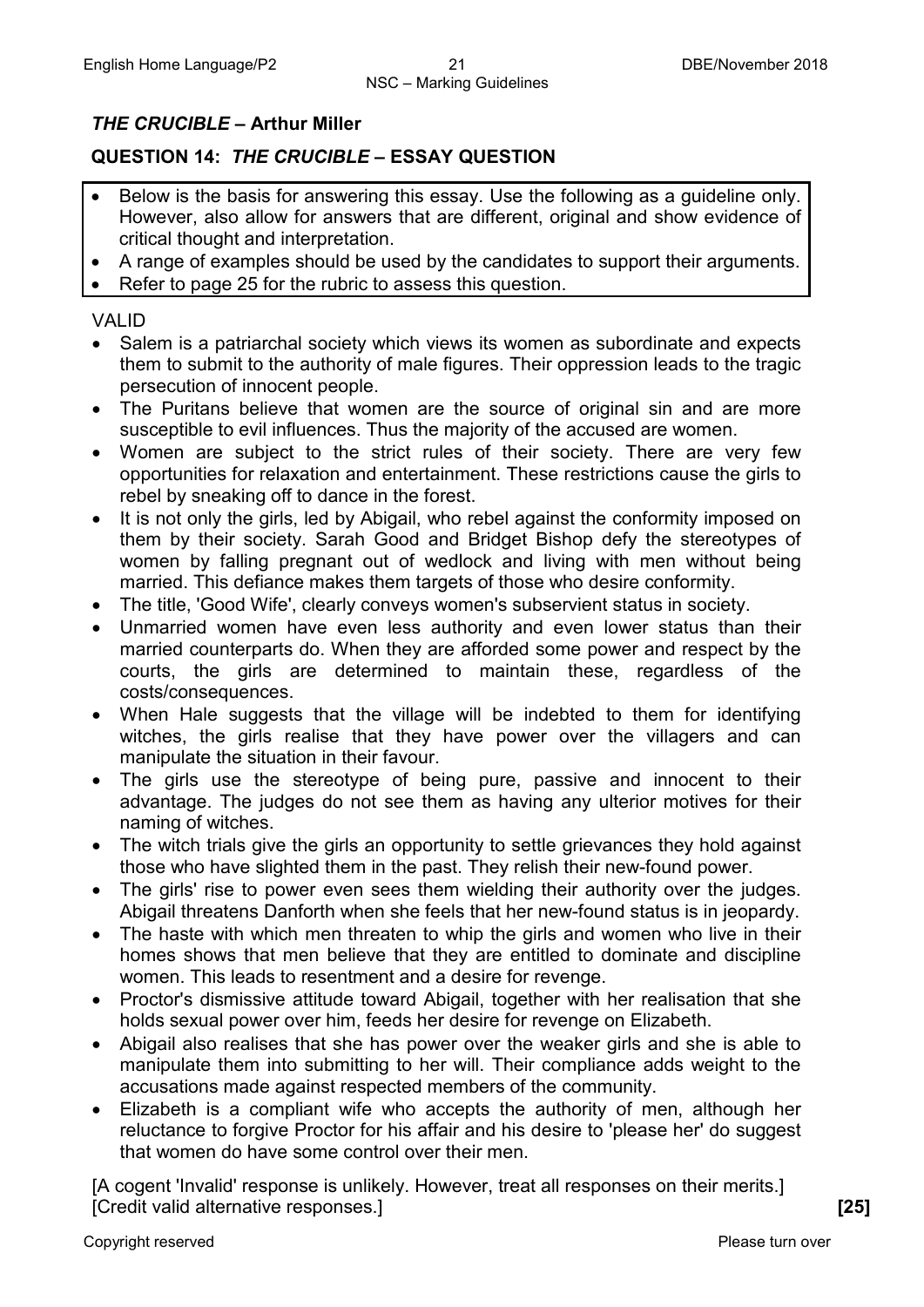#### **QUESTION 15:** *THE CRUCIBLE* **– CONTEXTUAL QUESTION**

15.1 As a slave, Tituba is used to being blamed for any problems that occur in the Parris home. Her backing away is an indication of her submission and subservience. She is frightened of getting into trouble and is trying to keep out of harm's way.

[Award 3 marks for any two ideas well discussed OR three ideas.] (3)

15.2 Parris initially denies the existence of witchcraft as he does not want his home and ministry to be linked to any such associations. However, when Reverend Hale is convinced that there is witchcraft in Salem, Parris, like the girls, realises that he can use the accusations to his advantage by silencing his critics ('enemies'), strengthening his position as minister and preserving his reputation.

[Award 3 marks for any two ideas well discussed OR three ideas.] (3)

15.3 Throughout the play, Abigail is shown to be skilled at the art of deception. She pretends to be innocent, thus misleading Parris, Hale and the judges into believing her accusations of witchcraft. Her play-acting is instrumental in getting Elizabeth and Proctor arrested, and in intimidating the other girls into following her lead.

[Award 3 marks for any two ideas well discussed OR three ideas.] (3)

15.4 Salem is a small, strictly controlled society where gossip and rumour are likely to abound; there is very little freedom and independent thinking. There is a strong belief in the existence of witches in a Puritan community. People are superstitious of anything they do not understand and cannot explain. They are suspicious and mistrusting of their neighbours. As a result, they will refer to the supernatural to explain what they cannot, and accuse their neighbours of being witches as a means of exacting vengeance for perceived offences.

[Award 3 marks for any two ideas well discussed OR three ideas.]

15.5 Rebecca Nurse has been accused of the 'supernatural murder of Goody Putnam's babies'. Her husband, together with Giles Corey and John Proctor, approach the court, in an attempt to defend their wives. They have depositions that will testify to their wives' good names and evidence to prove the girls have been lying to the court. They are hoping to convince the courts that injustice has taken place and that their wives should be set free.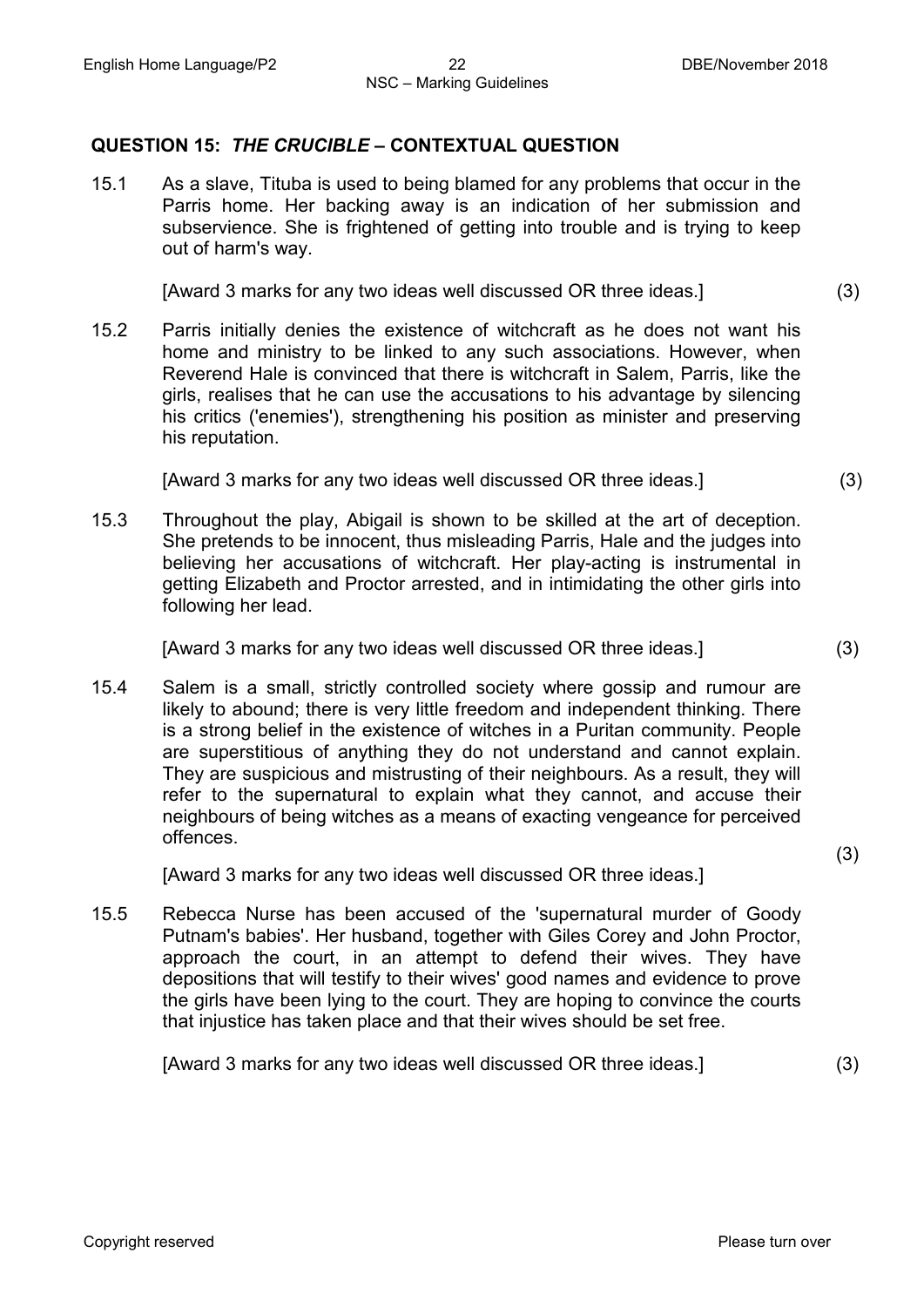15.6 The actor might put his hands on his hips or put his hand to his chin as he contemplates the accusation that has just been made. His eyes might narrow and he might lean heavily on the table in front of him as he leans aggressively toward Francis Nurse. Danforth does not want to accept that the girls' accusations are false because it would raise doubts about the justice of the courts. His tone might be of disbelief/incredulity/suspicion as he is questioning the validity of what he has just been told.

[Accept valid alternative responses.]

[The candidate's response should be convincing in context.]

[Award 3 marks only if the candidate refers to both body language and tone, and includes a justification.] (3)

15.7 Initially the villagers view the courts as necessary to rid their society of evil and restore order. However, the execution of Rebecca Nurse, who is highly respected and who goes to the gallows as a 'saint', causes an outcry among the villagers. Rebecca's 'murder' calls the credibility of the courts into question. People believe in her innocence and praise her righteousness in refusing to give a false confession, thus saving her soul. It is because of the honour and integrity of people like Rebecca Nurse, that the wickedness and injustice are brought to an end.

[Award 3 marks for any two ideas well discussed OR three ideas.] (3)

15.8 AGREE

Danforth's refusal to admit that the courts might have been wrong is a sign of cowardice because he is afraid of admitting that he has been manipulated and has condemned innocent people. He is unwilling to face and accept the damage that this will cause to his reputation, which needs to be maintained and honoured at all costs. Danforth does not have the courage to admit his short-comings and failings, and demands respect and unquestioning loyalty to the court. He is relentless and uncompromising in his desire to see the court's authority upheld and thus his status maintained. Danforth's spinelessness does not allow him to display compassion for or understanding of the plight of the innocent; he is thus unwilling to acknowledge his weakness and his error in judgement.

#### **OR**

#### DISAGREE

Candidates might argue that, rather than cowardice, it is Danforth's obstinacy and his concern about his reputation which lies at the heart of his refusal to listen to the truth.

[Award 4 marks for any three ideas well discussed OR four ideas.] (4)

**[25]**

**TOTAL SECTION C: 25 GRAND TOTAL: 80**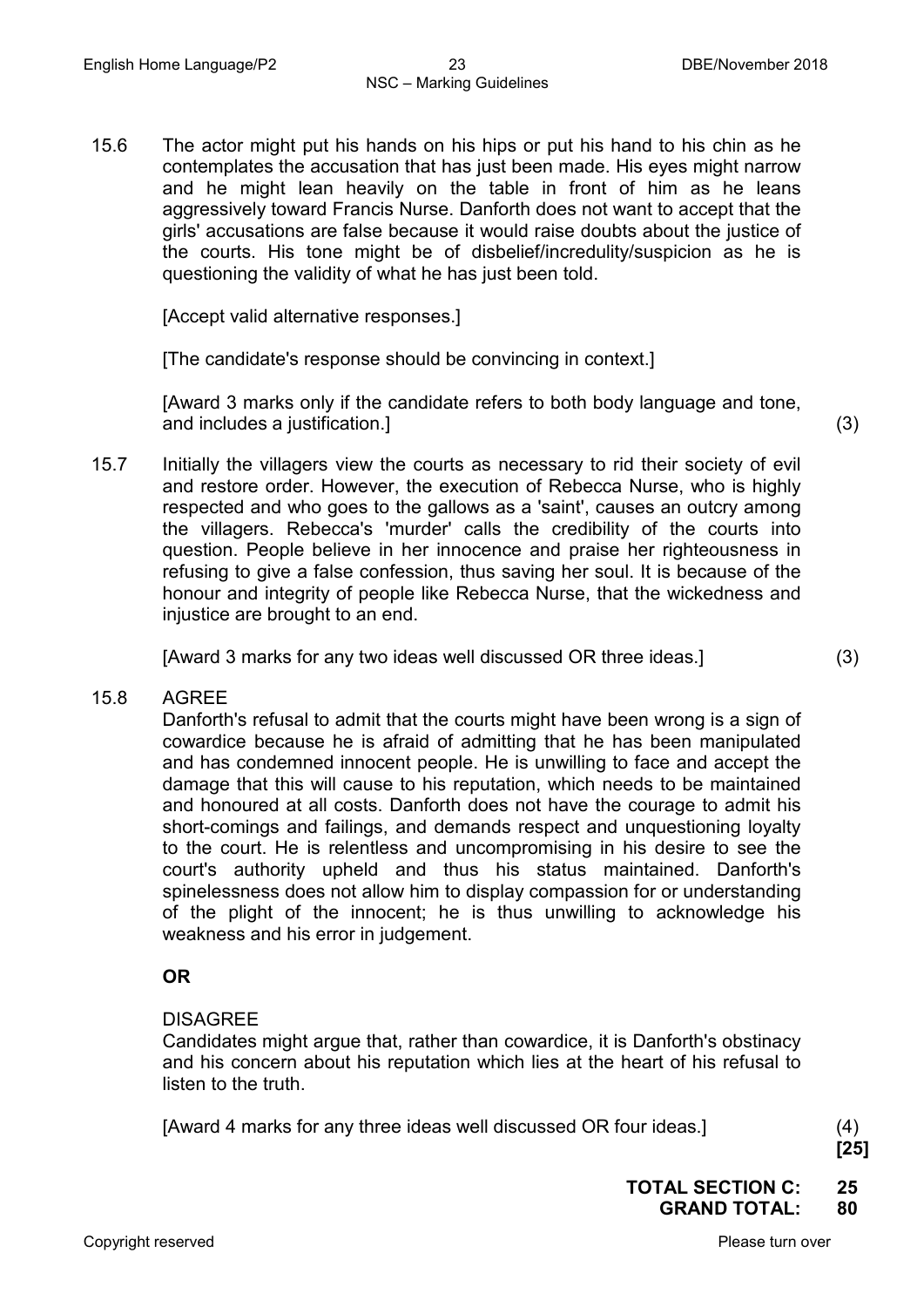## NSC – Marking Guidelines

#### **SECTION A: Assessment rubric for literary essay: Poetry (10 Marks)**

| <b>Criteria</b>                                                                                                 | <b>Exceptional</b>                                                                                                                                                            | <b>Skilful</b>                                                                                                                                                                                                           | <b>Moderate</b>                                                                                                                                                                                  | <b>Elementary</b>                                                                                                                            | Inadequate                                                                                                                    |
|-----------------------------------------------------------------------------------------------------------------|-------------------------------------------------------------------------------------------------------------------------------------------------------------------------------|--------------------------------------------------------------------------------------------------------------------------------------------------------------------------------------------------------------------------|--------------------------------------------------------------------------------------------------------------------------------------------------------------------------------------------------|----------------------------------------------------------------------------------------------------------------------------------------------|-------------------------------------------------------------------------------------------------------------------------------|
|                                                                                                                 |                                                                                                                                                                               |                                                                                                                                                                                                                          |                                                                                                                                                                                                  |                                                                                                                                              |                                                                                                                               |
| <b>CONTENT</b>                                                                                                  | $5-6$                                                                                                                                                                         |                                                                                                                                                                                                                          | 3                                                                                                                                                                                                |                                                                                                                                              | $0 - 1$                                                                                                                       |
| <b>6 MARKS</b><br>Interpretation of topic.<br>Depth of argument,<br>justification and grasp of<br>text.         | -In-depth interpretation of<br>topic<br>-Range of striking<br>arguments; extensively<br>supported from poem<br>-Excellent understanding<br>of genre and poem                  | -Shows understanding<br>and has interpreted topic<br>well<br>-Fairly detailed response<br>-Sound arguments given,<br>but not all of them as<br>well motivated as they<br>could be<br>-Understanding of genre<br>and poem | -Fair interpretation of topic<br>-Some good points in<br>support of topic<br>-Some arguments<br>supported, but evidence is<br>not always convincing<br>-Basic understanding of<br>genre and poem | -Unsatisfactory<br>interpretation of topic<br>-Hardly any points in<br>support of topic<br>-Inadequate<br>understanding of<br>genre and poem | -No understanding of<br>the topic<br>-No reference to the<br>poem<br>-Learner has not<br>come to grips with<br>genre and poem |
| <b>STRUCTURE AND</b>                                                                                            |                                                                                                                                                                               |                                                                                                                                                                                                                          |                                                                                                                                                                                                  |                                                                                                                                              | $0 - 1$                                                                                                                       |
| <b>LANGUAGE</b>                                                                                                 | -Coherent structure                                                                                                                                                           | -Clear structure and                                                                                                                                                                                                     | Some evidence of                                                                                                                                                                                 | -Structure shows                                                                                                                             | -Poorly structured                                                                                                            |
| <b>4 MARKS</b><br>Structure, logical flow<br>and presentation.<br>Language, tone and<br>style used in the essay | -Arguments well-structured<br>and clearly developed<br>-Language, tone and style<br>mature, impressive, correct<br>-Virtually error-free grammar,<br>spelling and punctuation | logical flow of argument<br>-Flow of argument can<br>be followed<br>-Language, tone and<br>style largely correct                                                                                                         | structure<br>-Essay lacks a well-<br>structured flow of logic<br>and coherence<br>-Language errors minor;<br>tone and style mostly<br>appropriate                                                | faulty planning<br>-Arguments not<br>logically arranged<br>-Language errors<br>evident<br>-Inappropriate tone<br>and style                   | -Serious language<br>errors and incorrect<br>style                                                                            |

**NOTE: If a candidate has ignored the content completely and written a creative response instead, award a 0 mark for both Content and Structure and Language.**